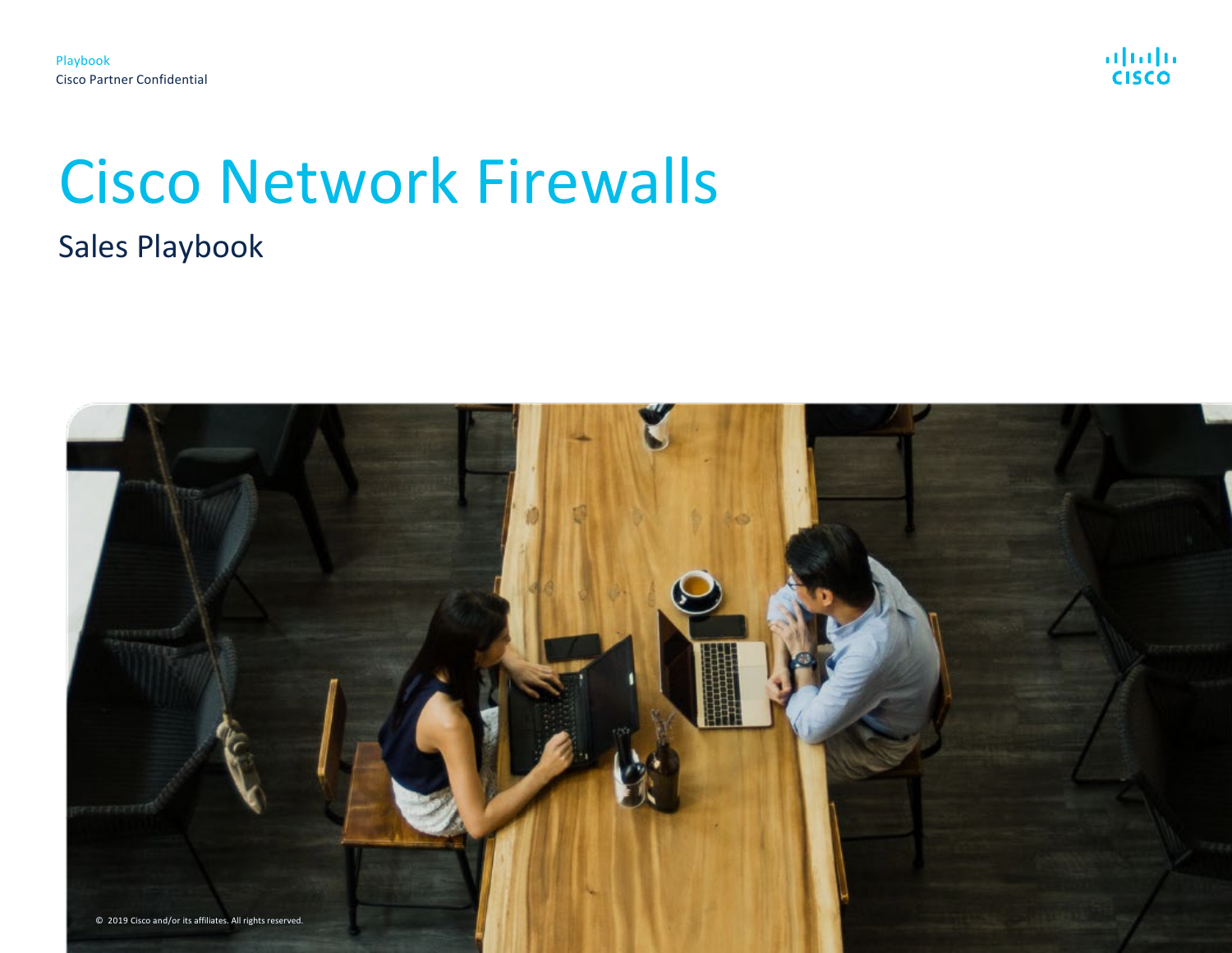# Table of contents

|                                         | 3  |
|-----------------------------------------|----|
|                                         | 4  |
|                                         | 5  |
| <b>Market Opportunity</b>               | 6  |
|                                         | 7  |
| Reasons to Switch to Cisco              | 8  |
|                                         | ٩  |
|                                         | 13 |
| NGFW Firewall Components                | 13 |
|                                         | 14 |
| Integrated Security Portfolio           | 15 |
| Identify Opportunities and Key Personas | 16 |
| <b>CISO</b>                             | 17 |
| Network Operations Administrator        | 18 |
| Systems Administrator                   | 19 |

|                               | 20 |
|-------------------------------|----|
| Competitive Positioning       | 20 |
|                               | 26 |
|                               |    |
|                               | 28 |
|                               | 28 |
|                               | 29 |
|                               | 30 |
| Small Business/Branch         | 31 |
|                               | 32 |
|                               | 33 |
|                               | 34 |
| Lios Rios Customer Success    | 34 |
| SugarCreek Customer Success   | 34 |
|                               |    |
|                               | 36 |
| Integrated Security Portfolio | 36 |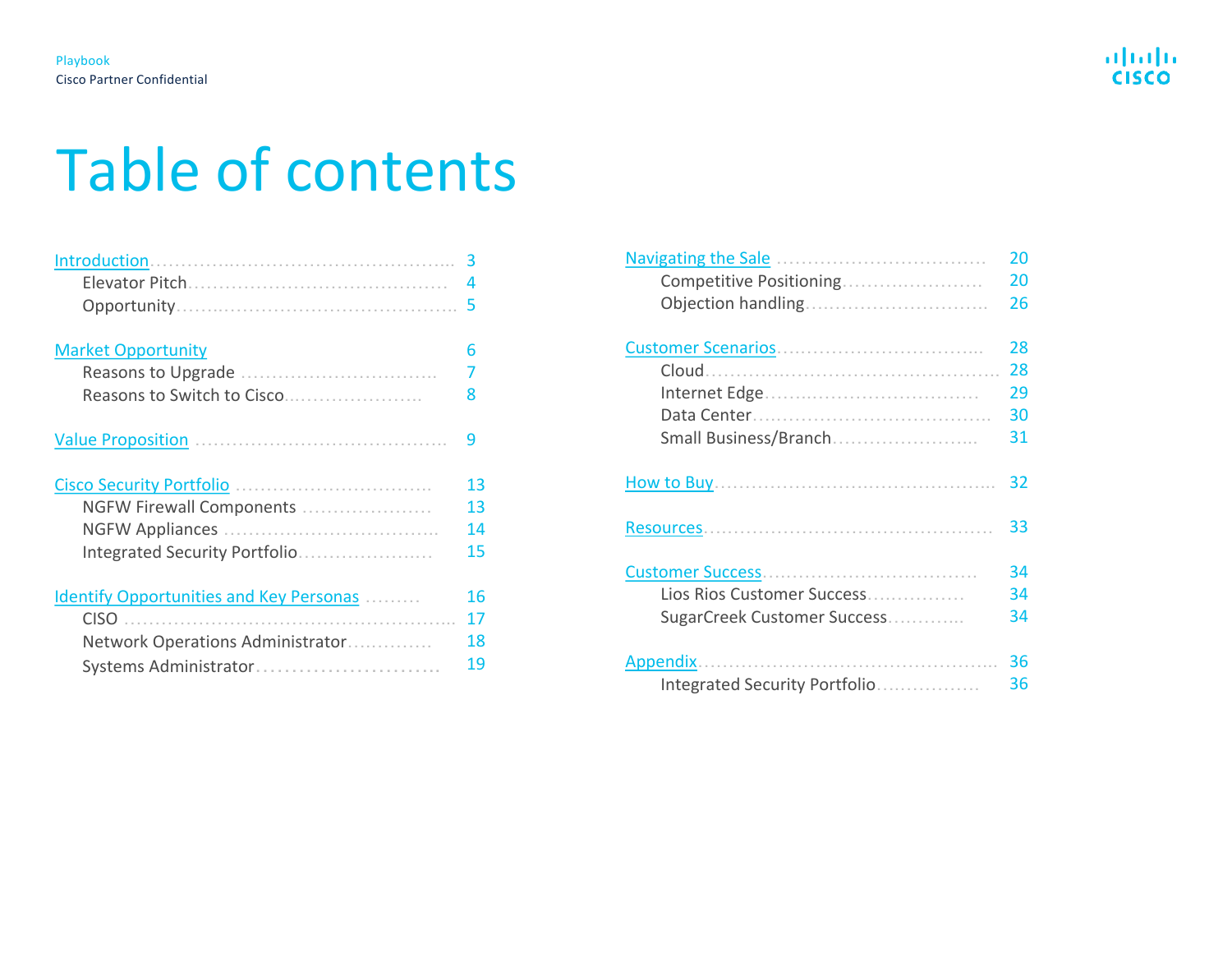

<span id="page-2-0"></span>

# Introduction

Cisco Next-Generation Firewalls (NGFWs)

## Purpose

This playbook is meant to make it easy for you to introduce and sell Cisco's Next-Generation Firewalls (NGFWs) and associated network security portfolio. It will equip Cisco Partners with the knowledge to effectively engage customers about the benefits of an integrated security platform with Cisco NGFW as the cornerstone, and the positioning and messaging to ensure it aligns with Cisco's in-market campaigns.

# **Objectives**

- Provide guidance for engaging customers in discussions about Cisco NGFW solutions
- Share market insights driving demand for integrated security solutions
- Discuss why next generation firewalls are important to your customers
- Review customer scenarios and business drivers for Cisco NGFW
- Identify integrated security opportunities within your accounts for purchasing a Cisco NGFW

## Key Takeaways

Customers are evaluating their security posture to safeguard against the expanding threat landscape. It's an ideal opportunity to discuss refreshing their security with Cisco firewalls at the center. This playbook will help you:

- Build your pipeline
- Protect your customers' business with threat-focused security
- Displace and exclude competition
- Establish yourself as a trusted advisor for future business opportunities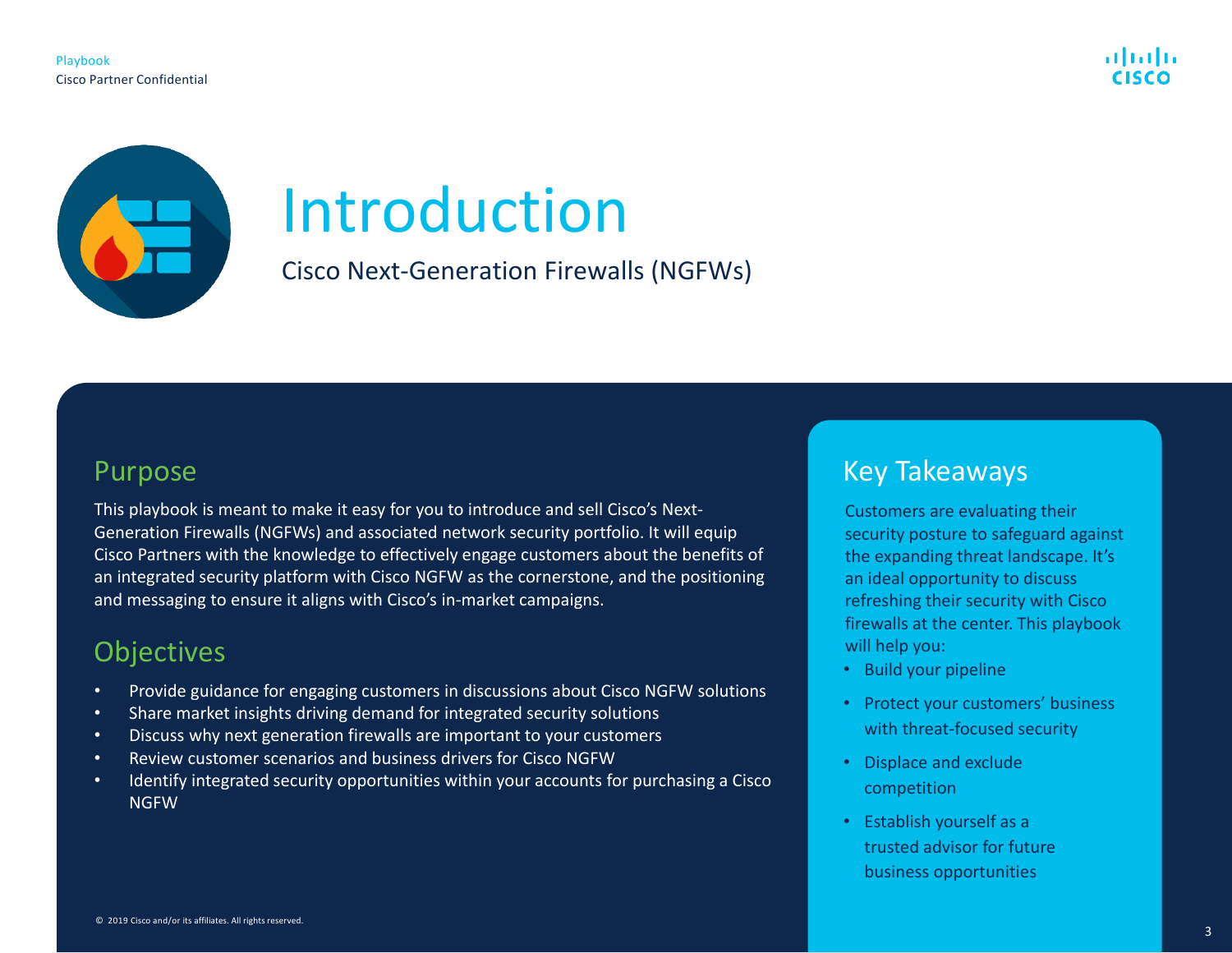# Introduction (cont.)

### Context

Today, there no longer is a single network perimeter or control point. Instead, we have multiple "micro-perimeters" across a variety of interconnected networks, devices, users, and data. Consequently, our "traditional" firewall devices are being augmented by a mixture of physical and virtual appliances across an increasingly interconnected and complex environment. As a result, organizations are struggling to operationalize disparate security solutions to maintain consistent policies and uniform threat visibility.

## It's time to re-think the firewall

Your customers need an integrated security approach to deliver world-class security controls everywhere, with consistent visibility, policy harmonization, and stronger user and device authentication.

Our NGFW messaging is anchored around these three pillars:

- Turn your entire network into an extension of security architecture
- World-class security controls
- Unified policy and threat visibility

## Elevator Pitch

Your customers face a constantly changing threat landscape and the evolving network is part of the problem. Cisco NGFW is the foundation that turns their network into the solution.

The Cisco NGFW portfolio delivers worldclass security controls backed by industryleading threat intelligence, with consistent security policies and visibility.

Let your customer's take control of their security landscape, from the data center, branch offices, cloud environments, and everywhere in between. They can leverage existing investments in Cisco to start turning their network infrastructure into additional control points and a direct extension of their firewall solution, leading to a complete security architecture.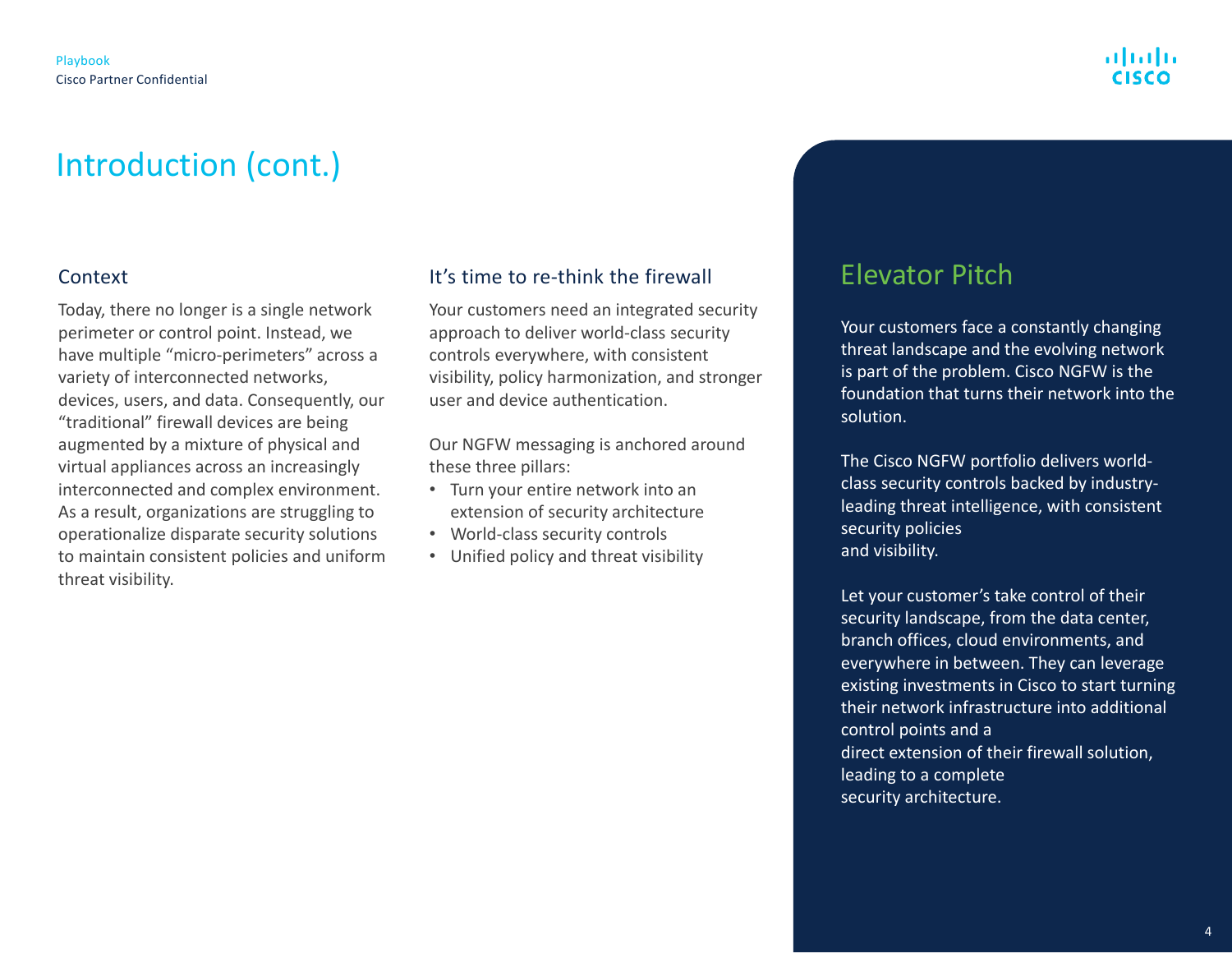# **Opportunity**

## Why This Matters to Customers Why This Matters to You

Existing security solution is too complex, ineffective and not future-ready.

- Organizations are using disparate and disconnected point security products
- This is leading to unnecessary complexity
- IT staff is constrained with limited visibility
- The usage of cloud services and IoT devices are exploding, leading to more de-centralized IT assets that are inherently more difficult to secure

Safeguarding a business' most value assets will ensure you are their service provider of choice today and tomorrow.

- That includes network, data, endpoints and protecting the brand is a priority at the executive level
- As you educate your customers on future-proofing their enterprise, you can expand your footprint with existing Cisco security customers and grow your customer base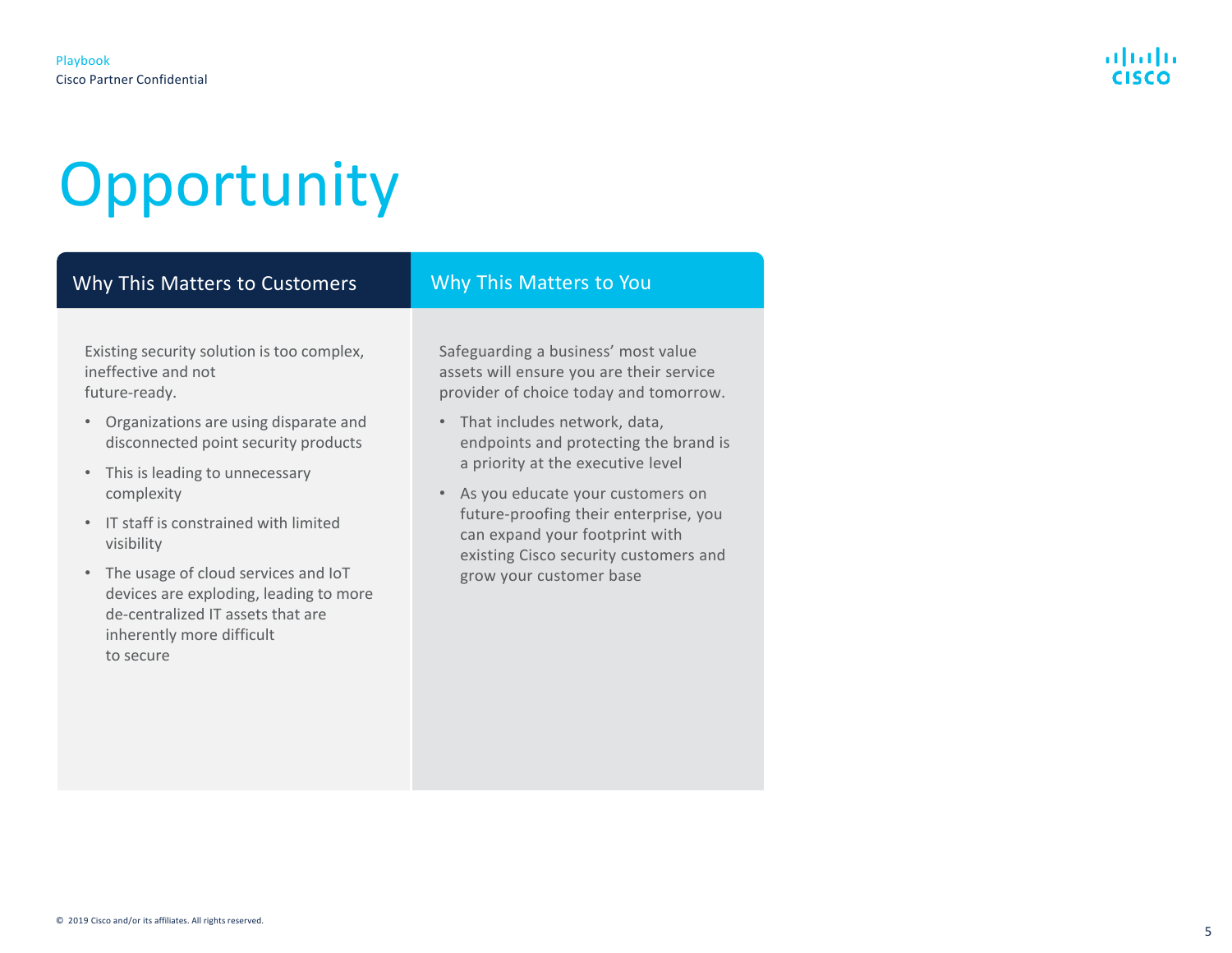# <span id="page-5-0"></span>Market Opportunity

# Industry Trends

#### Existing Cisco customers

- Cisco ASA install base is a \$1.6B opportunity that is approaching a refresh cycle
- Per Gartner, firewalls are on a [five-year refresh cycle](https://www.networkworld.com/article/3236448/what-to-consider-when-deploying-a-next-generation-firewall.html)

#### Customers using a competitor's firewall

- [NGFW Market Soaring](https://www.globenewswire.com/news-release/2019/07/16/1883178/0/en/Next-Generation-Firewall-Market-Soaring-at-12-9-CAGR-to-See-Size-of-6-719-56-Million-by-2025.html) at 12.9% CAGR to \$6.7M by 2025
- Per PR Newswire, the global network firewall market is expected to reach [\\$6 billion by 2024](https://www.prnewswire.com/news-releases/the-global-network-security-firewall-market-size-is-expected-to-reach-6-billion-by-2024--rising-at-a-market-growth-of-12-3-cagr-during-the-forecast-period-300872932.html)
- Every customer that switches to Cisco NGFW opens the door for new revenue opportunity for Cisco networking products, and more

### De-centralization of IT assets

IT assets are moving out of the data center and into the cloud.

- 70% [Enterprise](https://www.infoworld.com/article/3332926/what-you-must-know-about-moving-erp-to-the-cloud.html) organizations are currently migrating enterprise resource planning (ERP) applications to the cloud.
- By 2021, more than half of global enterprises already using cloud today will adopt an [all-in cloud strategy.](https://www.gartner.com/imagesrv/books/cloud/cloud_strategy_leadership.pdf)
- Nearly [83 percent o](https://www.analyticsinsight.net/will-2019-be-a-breakthrough-for-enterprise-cloud-computing/)f enterprises will rely on the cloud by the end of this decade.

#### Network security management complexity

Organizations have accumulated a variety of different network security products to protect against a growing attack surface creating a burden for the IT team.

- The average enterprise has 75 security tools.
- 82% of companies want an integrated security portfolio.
- Shadow IT is 30 to 40 percent of IT spending in large enterprises.

### Rise in encrypted traffic

Encryption is the primary method of securing information, but it consumes firewall processing resources.

- [94% of all Google web traffic?](https://www.cisco.com/c/dam/en/us/solutions/collateral/enterprise-networks/enterprise-network-security/nb-09-encrytd-traf-anlytcs-wp-cte-en.pdf) is encrypted.
- Nearly [80% of web pages l](https://www.cisco.com/c/dam/en/us/solutions/collateral/enterprise-networks/enterprise-network-security/nb-09-encrytd-traf-anlytcs-wp-cte-en.pdf)oaded by Firefox use HTTPS.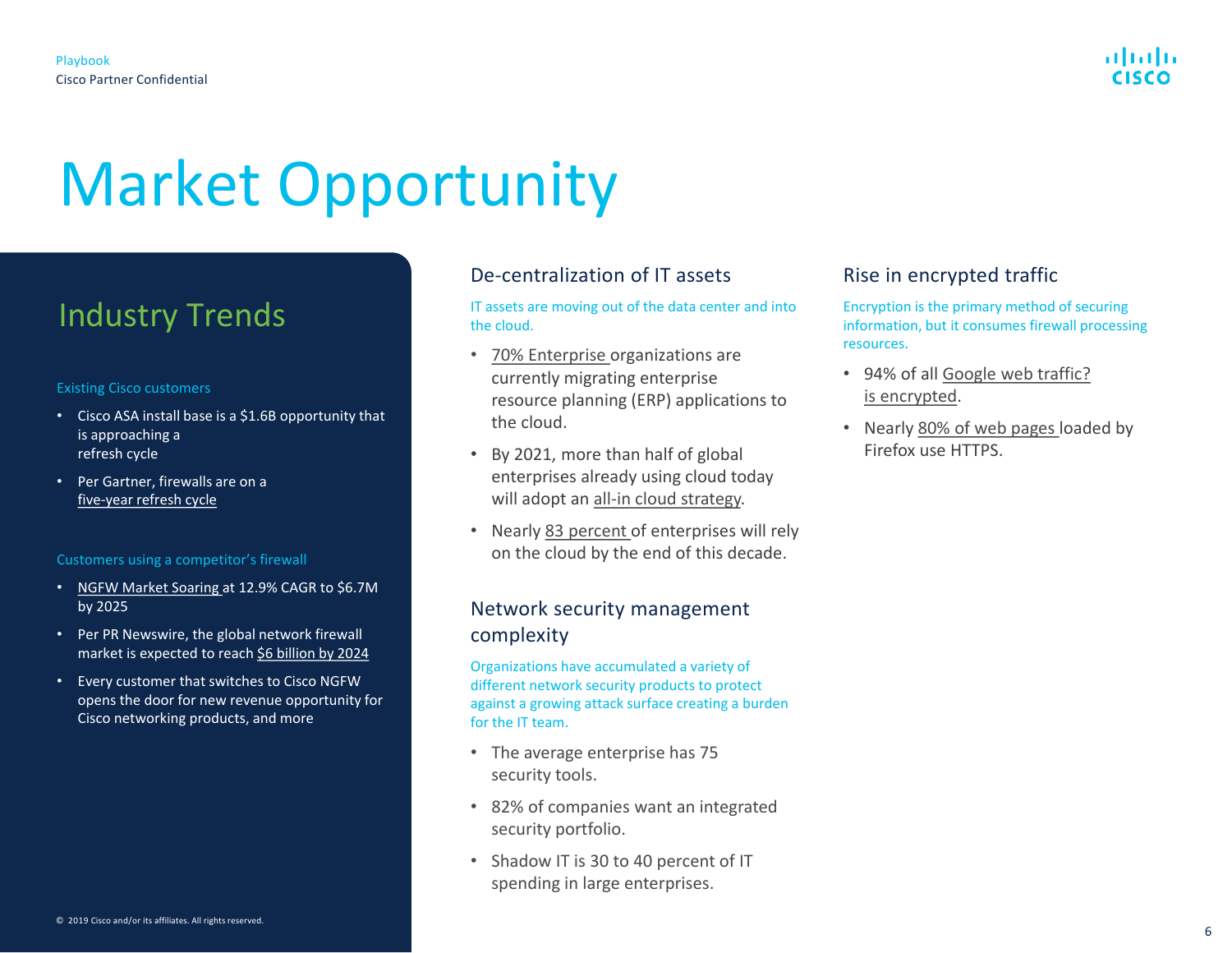# Reasons to Upgrade

#### Better performance

- 3.5x performance boost in NGFW throughput
- Up to 5x boost in VPN throughput

#### More connections

• Up to 2x more connections per second (CPS)

#### Improved encrypted traffic throughput

• Up to 3x performance boost in encrypted traffic performance compared to legacy models

#### Future-proof your network

- Consistent visibility, policy harmonization, and cloud management
- Improved threat protection

### Existing Cisco firewall customers

By upgrading to a new Cisco firewall appliance today, your customers will gain higher capacity and better performance.

The Cisco NGFW is the foundation to future-proof their network with consistent visibility, policy harmonization, and cloud management.

Your customers can improve threat response and protection from even the most sophisticated threats with a Cisco NGFW for the strongest security posture today and tomorrow.

Flexible upgrade options.

- ASA base code is supported on Cisco NGFW to provide familiar tools
- Upgrade to a Firepower Threat Defense (FTD) platform later to take advantage of advanced threat protection

These are the Cisco ASA 5500-X Series models that are being refreshed: 5506, 5508, 5516, 5525, 5545, 5555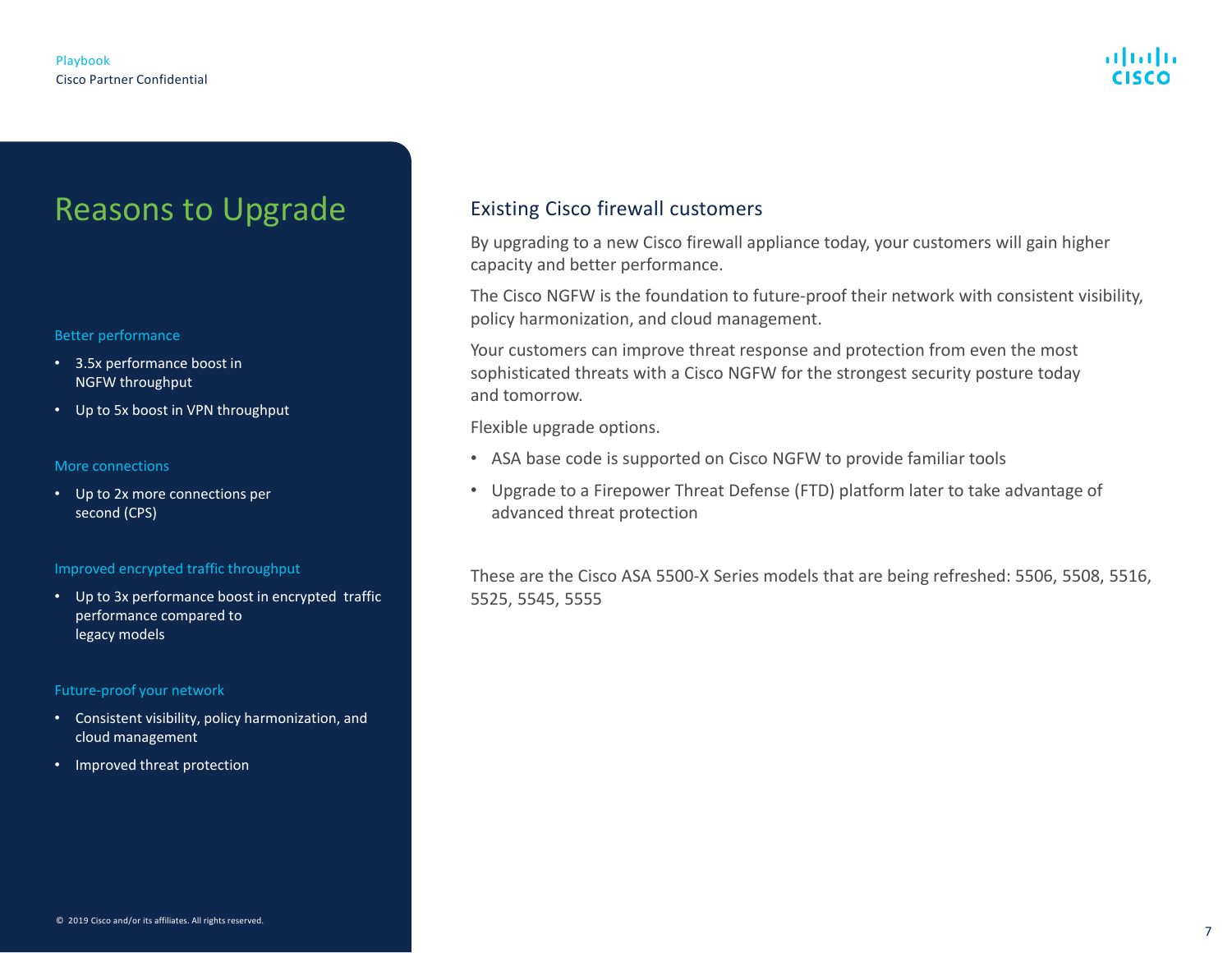# Reasons to Switch to Cisco

#### Modern security architecture

- Fully integrated platform
- Product breadth and depth

#### Enhance threat efficacy

• World-class security controls

#### Streamline security management

• Consolidate security to share threat intelligence

#### Stop more threats

• Continuous analysis and retrospective detection

## Customers using a competitor's firewall

As your customers continue to add more point products from a pure security vendor, it is inevitable that they will end up with gaps. Cisco's security portfolio provides an unmatched breadth and depth of integrated products, closing these gaps. Further, these solutions work together to share threat intelligence, helping customers improve their overall security posture.

#### Branch Office

Palo Alto: PA-220/820/850 Fortinet: FG/FWF-30E/50E/60E Check Point: SG-3100/3200

#### Small Enterprise

Palo Alto: PA-3220/3250/3260 Fortinet: FG-80E/100E/100F Check Point: SG-5100/5200/5400

#### Mid-Large Enterprise

Palo Alto: PA-5220/5250/5260 Fortinet: FG-200E/300E/400E Check Point: SG-5600/5800/5900

#### Service Provider

Palo Alto: PA-5280/7050/7080 Fortinet: FG-1200D/1500D/2000E Check Point: SG-23500/23900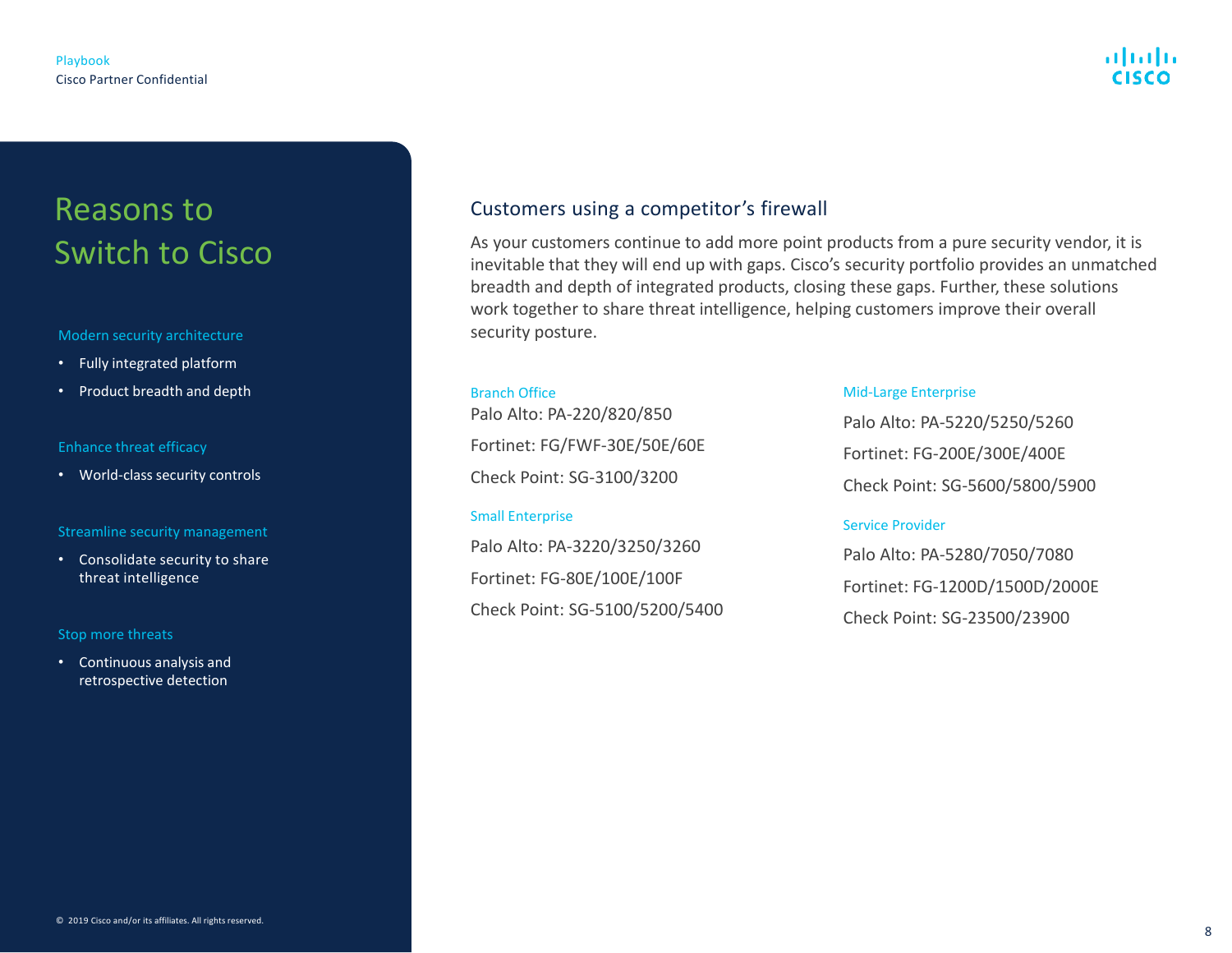

## <span id="page-8-0"></span>Messaging to open a conversation with your customer



## Turn your entire network into an World-class security controls extension of security architecture

- Leverage Cisco hardware for automated threat detection and response across network architecture
- Integrate routers, switches, SD-WAN, and other Cisco network devices with your firewall
- Protect users, apps, devices, and data wherever they are



- Protect against emerging threats with leading threat efficacy
- Complete portfolio of NGFW solutions for organizations of all sizes
- Industry-leading threat intelligence and research (Talos)



## Unified policy and threat visibility

- Streamline security policy and network device management
- Control and harmonize policy across your extended network
- Accelerate key security operations such as detection, investigation, and remediation

The Cisco next-generation firewall portfolio allows you to protect your workloads from an increasingly complex set of threats while delivering consistent security policies, visibility, and improved threat response. From your data center, branch offices, cloud environments, and everywhere in between, you can leverage the power of Cisco to turn your existing network infrastructure into an extension of your firewall solution, leading to evolved security everywhere you need it. By purchasing a Cisco appliance today, you will be setting the foundation for consistent visibility, policy harmonization, and unified management. Cisco Threat Response automates integrations across the entire Cisco security portfolio so you can rapidly detect, investigate and remediate threats.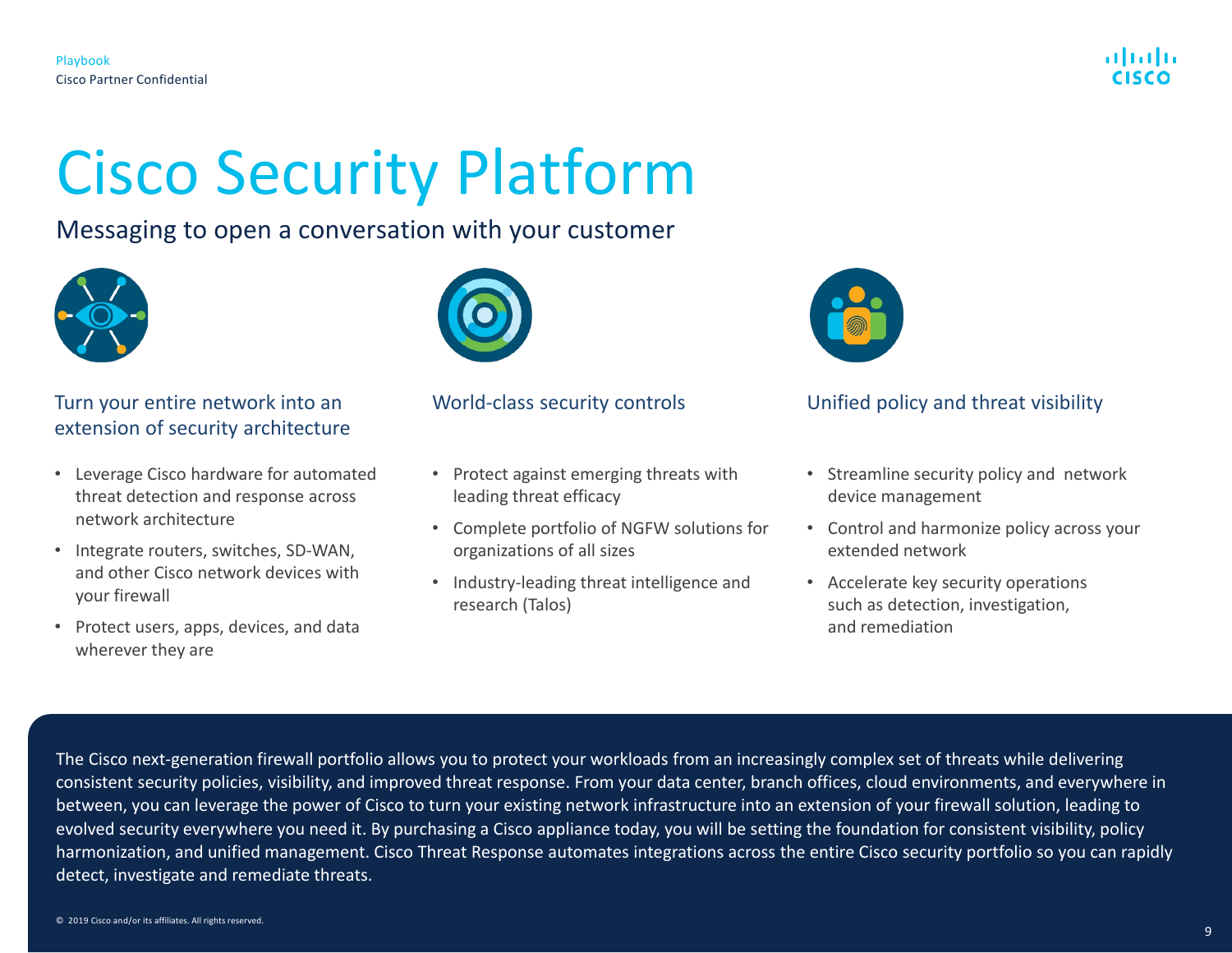



# Turn your entire network into an extension of security architecture

#### Value statement

Trust the network security from the world leader in enterprise networking, providing the deepest set of integrations between core networking functions and network security. Cisco switches and routers can act as security devices, tying existing network infrastructure into your security policies.

#### Talking points

- Get more from your existing network: Enhance security with existing investments, including Cisco Application-Centric Infrastructure (ACI) and Identity Services Engine (ISE).
- Share threat intelligence: Extend protection across the architecture quickly, helping you correlate seemingly disconnected events, eliminate noise, and stop threats faster.
- Greater security control points: Enforce polices across your entire environment, including nearly any network or security device administered by the organization.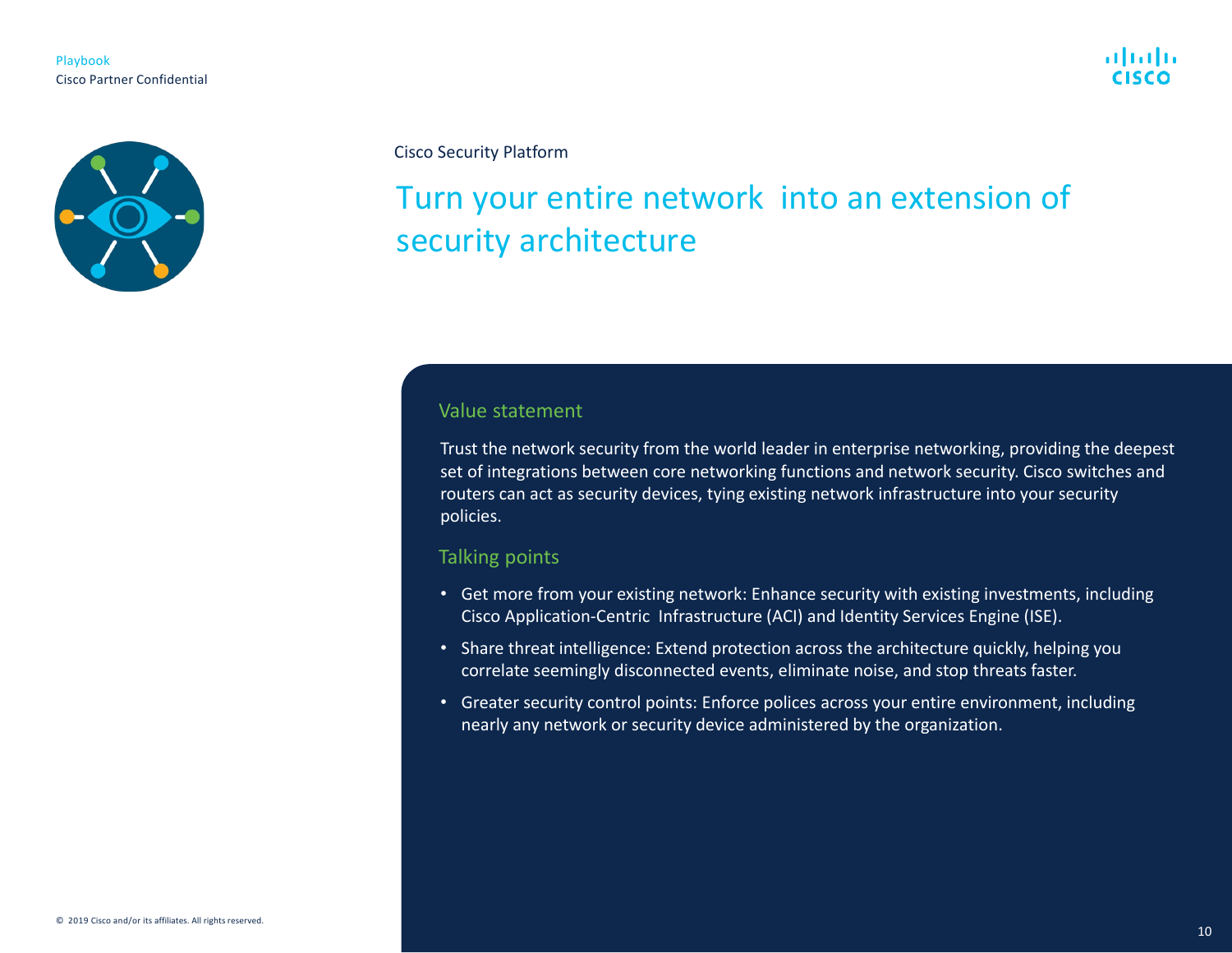



# World-class security controls

#### Value statement

Protect your network against an increasingly complex set of threats with a complete portfolio of NGFW appliances deployed wherever you need them —across data centers, and multiple clouds.

#### Talking points

- Stop more threats: Cisco® Advanced Malware Protection (AMP) and Threat Grid detect, and block known and unknown malware.
- Prioritize threats: Gain superior visibility into your environment with Cisco Firepower next-gen IPS. Automated risk rankings and impact flags identify priorities for your team.
- Detect earlier, act faster: Talos research teams collect threat information and deliver protection against attacks.
- Cisco Threat Response: Automated threat response based on intelligence from Cisco Talos. Reacts to new cyberattacks by automatically sharing and deploying countermeasures across the security architecture to cut the time required for detection, investigation, and remediation.
- Protect against hidden threats: Cisco NGFW leverages dedicated hardware to inspect threats hidden in encrypted traffic while maintaining optimal performance.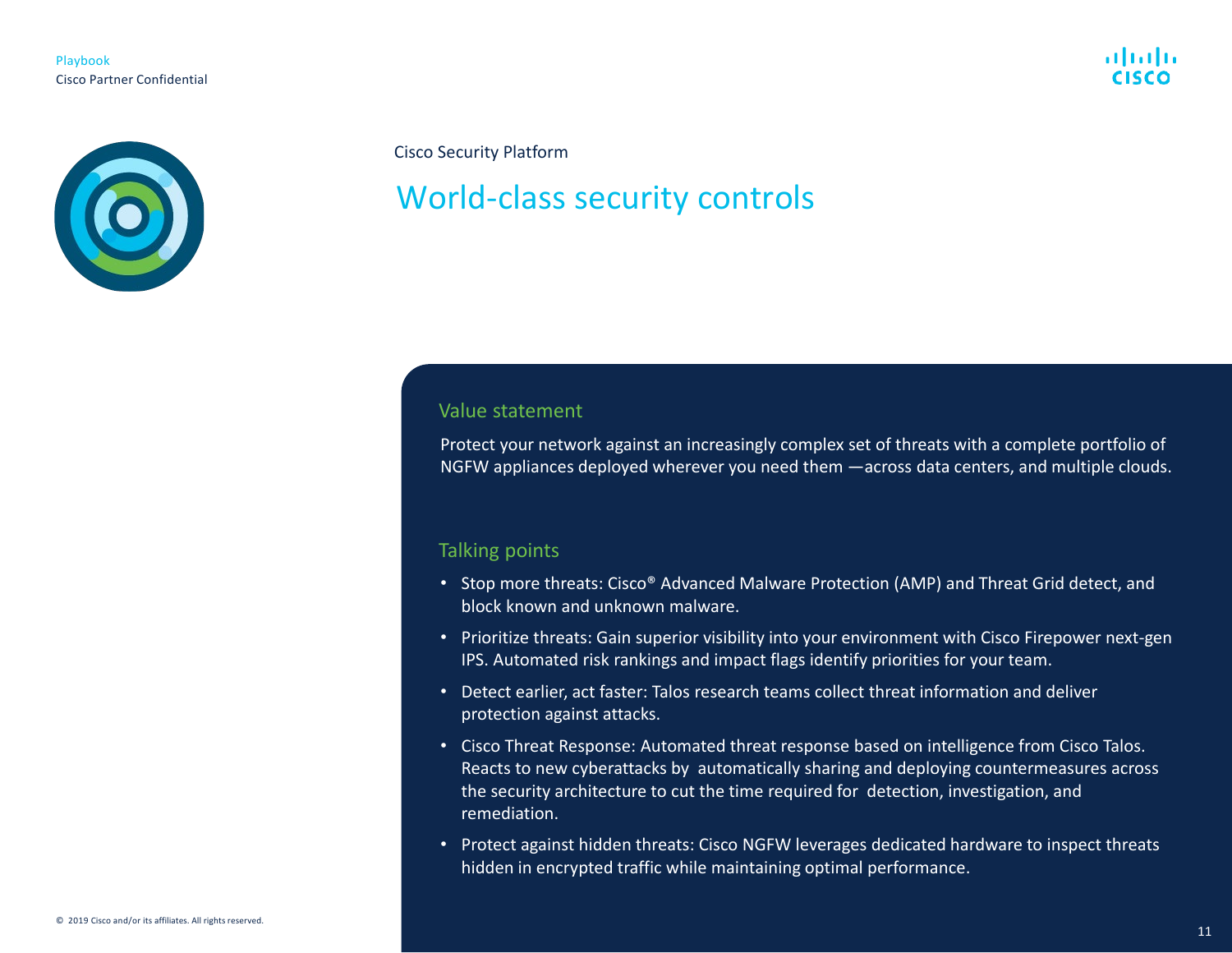



# Unified policy and threat visibility

#### Value statement

By investing in Cisco NGFW today, you will not only be gaining a stronger security posture but setting yourself up with a future-ready management experience that can evolve with your network.

#### Talking points

- Cloud management solution: Cisco Defense Orchestrator (CDO) delivers policy harmonization across a variety of Cisco security products.
- Deliver scalable controls across many devices quickly: Leverage CDO for change tracking and roll backs. Harmonize policy and enforcement across thousands of security controls across the network.
- Reduce complexity: Deliver simplicity with unified management and automated threat correlation across tightly integrated security functions, including application firewalling, NGIPS, and AMP.
- Stay ahead of threats: Gain granular visibility of your infrastructure and quickly identify and remediate vulnerabilities.
- Accelerate security operations: Improve efficiency by removing manual processes. With Cisco, you can access security patches and new features faster by completing software image upgrades in a just a few clicks.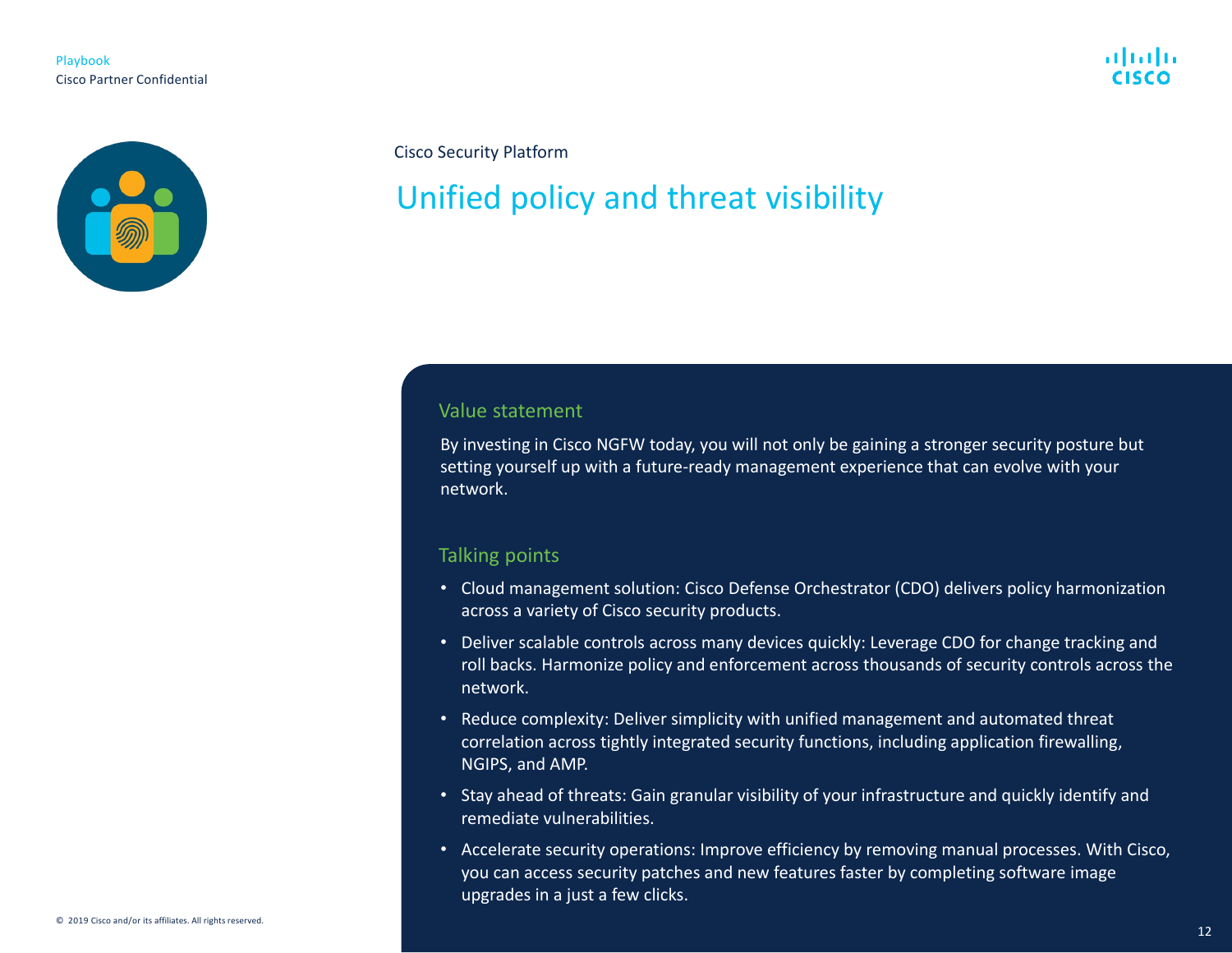

# <span id="page-12-0"></span>Cisco Security Portfolio

Components that make up the Cisco NGFW solution



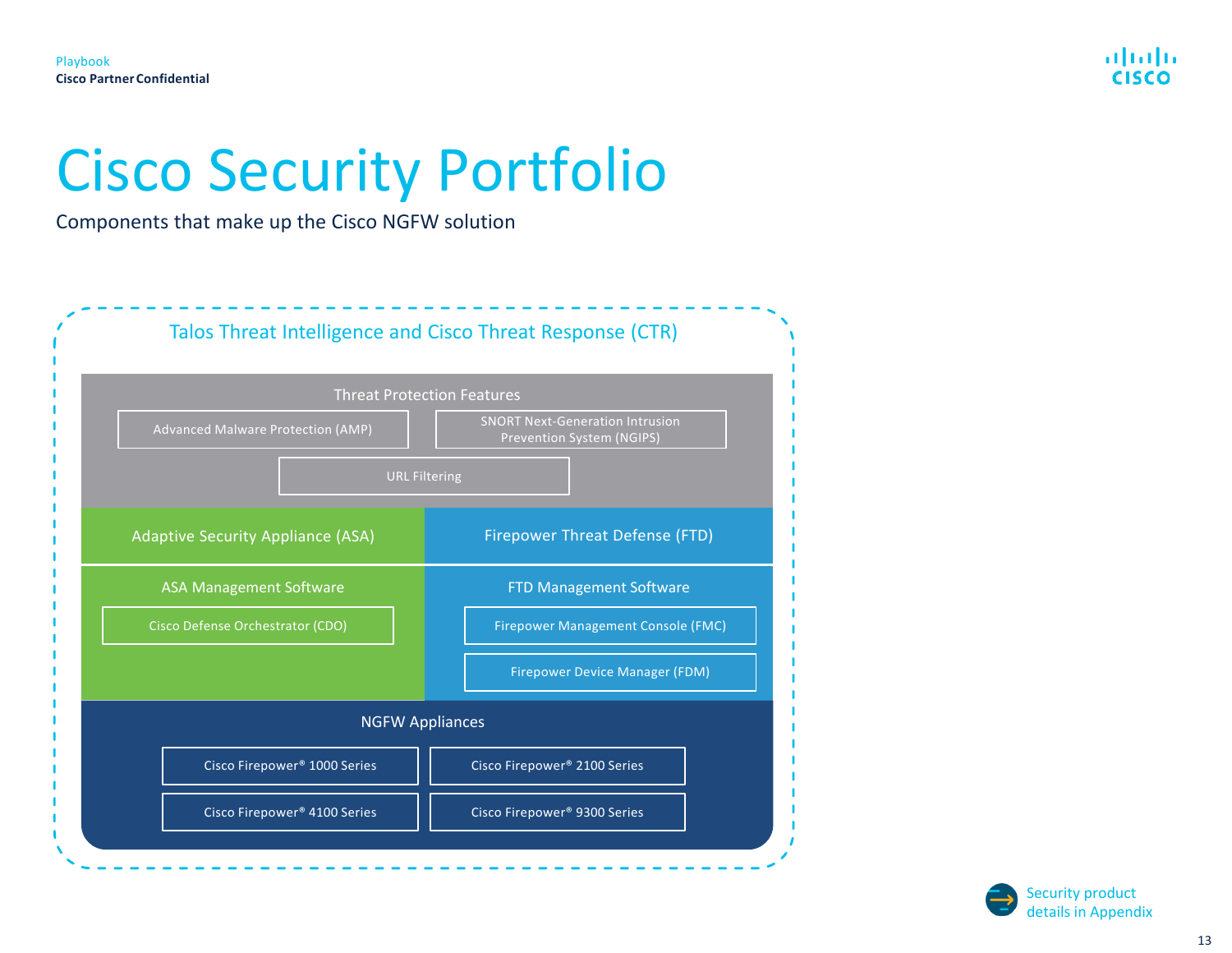# Start with a Cisco NGFW Appliance

| ٠            |
|--------------|
|              |
| 120,000<br>٠ |



 $\mathcal{N}$  or  $\mathbf{m}$  , we set



| Features                                 | Cisco Firepower <sup>®</sup><br>1000 Series                            | Cisco Firepower <sup>®</sup><br>2100 Series              | Cisco Firepower <sup>®</sup><br>4100 Series | Cisco Firepower <sup>®</sup><br>9300 Series                                    |
|------------------------------------------|------------------------------------------------------------------------|----------------------------------------------------------|---------------------------------------------|--------------------------------------------------------------------------------|
| Hardware Model                           | FPR-1010*<br>FPR-1120**<br>FPR-1140**<br>FPR-1150***                   | FPR-2110<br>FPR-2120<br>FPR-2130<br>FPR-2140             | FPR-4115<br>FPR-4125<br>FPR-4145            | FPR-9300 SM-40<br>FPR-9300 SM-48<br>FPR-9300 SM-56                             |
| Firewall                                 | 650Mbps<br>1.5Gbps<br>2.2Gbps<br>3.0Gbps                               | 3Gbps<br>6Gbps<br>10Gbps<br>20Gbps                       | 80Gbps                                      | 80Gbps                                                                         |
| <b>NGFW</b>                              | 650Mbps<br>1.5Gbps<br>2.2Gbps<br>3.0Gbps                               | 2.3Gbps<br>3Gbps<br>5Gbps<br>9Gbps                       | 26Gbps<br>35Gbps<br>45Gbps                  | 48Gbps<br>55Gbps<br>64Gbps                                                     |
| <b>NGIPS</b>                             | 650Mbps<br>1.5Gbps<br>2.2Gbps<br>3.0Gbps                               | 2.3Gbps<br>3Gbps<br>5Gbps<br>9Gbps                       | 27Gbps<br>40Gbps<br>53Gbps                  | 54Gbps<br>64Gbps<br>70Gbps                                                     |
| <b>Transport Layer</b><br>Security (TLS) | 150Mbps<br>700Mbps<br>1Gbps<br>1.4Gbps                                 | 365Mbps<br>475Mbps<br>735Mbps<br>1.4Gbps                 | 6.5Gbps<br>15Gbps<br>10Gbps                 | 10Gbps<br>11Gbps<br>12Gbps                                                     |
| Interfaces                               | 8x RJ45*<br>8x RJ45, 4x SFP**<br>8x RJ45, 2GB SFP***                   | 12x RJ45, 4x SFP                                         | 8x SFP+                                     | 8x SFP+                                                                        |
| <b>Optional Interfaces</b>               | 8x RJ45, 2x10GB SFP***                                                 | 10G SFP+, 1/10G FTW                                      | 2x NM's: 1/10/40G,<br><b>FTW</b>            | $2x$ NM's:<br>1/10/40/100G, FTW                                                |
| <b>Use Cases</b>                         | Small Business, Home<br>Office, Branch Office,<br>Small/Mid Enterprise | Mid/Large Enterprises,<br>Internet Edge, Data<br>Centers | Data Centers, Internet<br>Edge              | Service Providers, Data<br>Centers, Campuses,<br>High-Performance<br>Computing |

© 2019 Cisco and/or its affiliates. All rights reserved.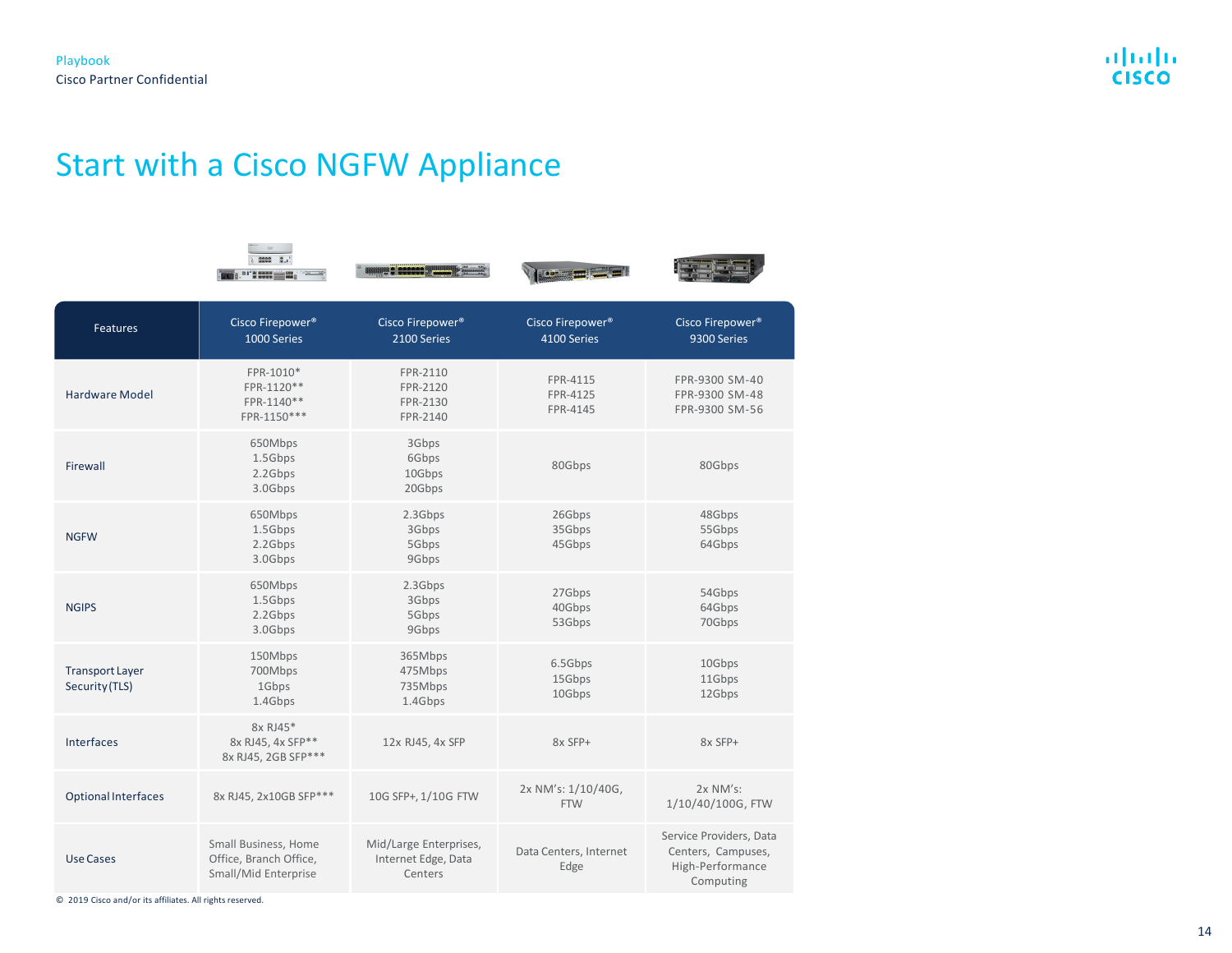# Add additional security products for an integrated security portfolio

Up-sell to protect your customer's entire enterprise. Talos Threat Intelligence and Cisco Threat Response (CTR) are included in every appliance and product that Cisco offers.



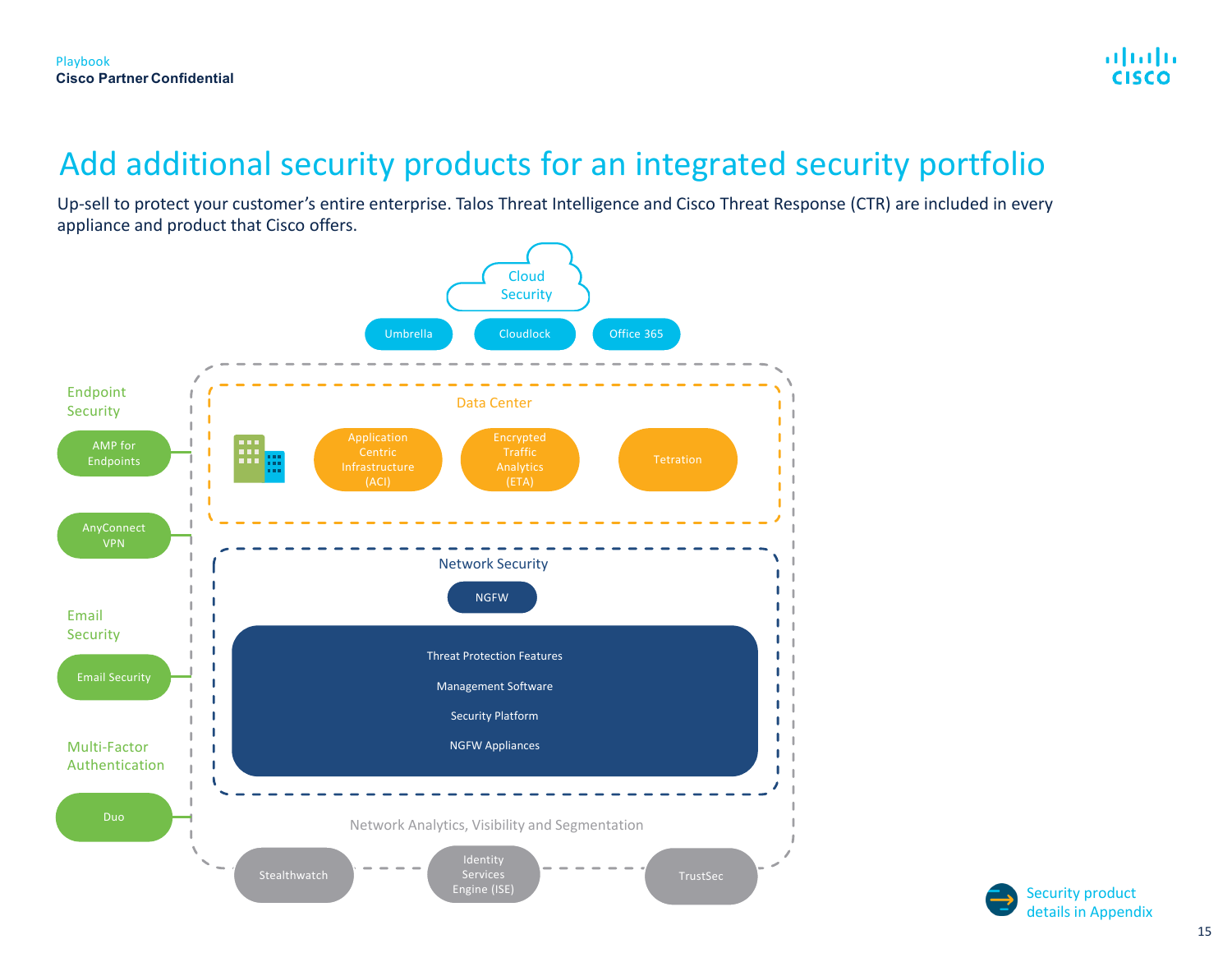

# <span id="page-15-0"></span>How to identify new opportunities

## Prospecting

LinkedIn Titles keywords – SecOps, NetOps, CISO, Security Taskforce, Security Professional/Officer/ Engineer/Analyst, Cloud Taskforce

LinkedIn Groups – Cloud Computing, The Virtualization & Cloud Computing Group, Virtualization & Cloud Computing Solutions, Information Security Community, Information Security Network, Security Industry Group, Group Security Alliance, Security Experts – A Global Group, Security Specialist, IT Security Group

## Understand Customer Business Drivers

- Digital transformation projects
- Efforts to modernize IT operations
- Board of Directors mandating security risk report
- Projects that expand the enforcement point, such as new cloud apps, IoT, branch office, remote employees, vendor portals, or mobile devices

## Key questions to assess customer needs

- 1. What is your current firewall strategy for your: internet edge, remote locations, cloud environments, data center?
- 2. Are you facing performance issues with your current firewall appliances when using multiple security features, inspecting encrypted traffic, IPS or logging and NAT are enabled?
- 3. Do your existing security products work together to share threat intelligence?
- 4. Are your existing NGFW solutions and other security products tightly integrated with your routers, switches, and other network devices?

## Target Audience

- Learn about their IT current and future projects
- Use key questions to identify the challenges that prevent them from reaching their IT goals
- Listen for triggers within your accounts for opportunities to discuss the benefits of NGFWv

# New Opportunities

Firewall discussions create opportunities to either upgrade existing customers to NGFW or displace competitor firewalls.

Engage C-level and executives in security discussions to penetrate your accounts for further business opportunities.

Discuss future-proofing with nextgeneration technology to ensure your accounts are secure as their IT landscape shifts.

Look for these triggers

- Security breach
- Digital transformation (DX)
- ERP apps moving to cloud
- Hybrid cloud infrastructure
- Remote users, contractors, and third parties
- IoT devices
- Global expansion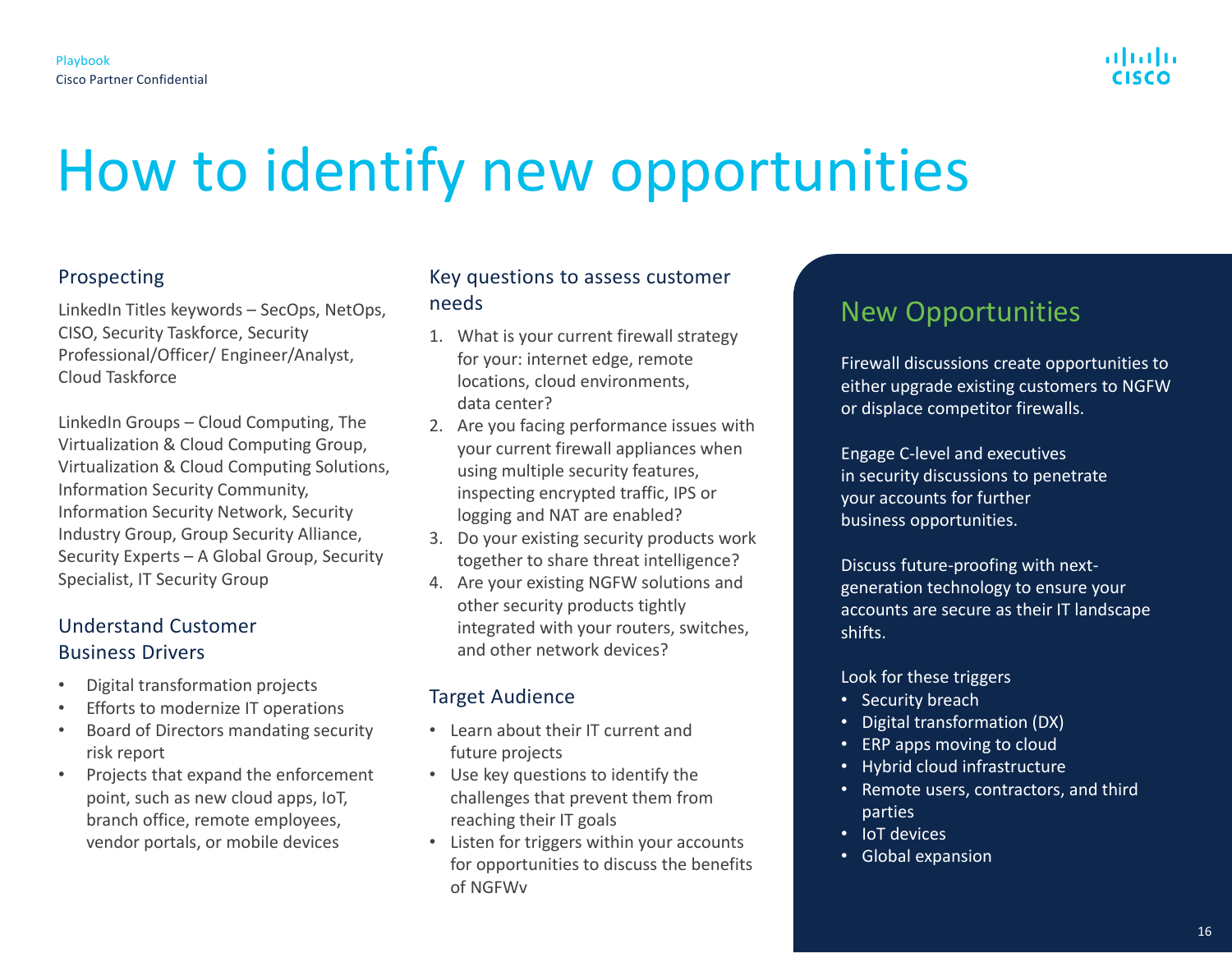## Personas

## CISO Decision Maker

"I'm responsible for the protection of our enterprise information assets and technology and executing our security programs."

### Responsibilities

Executive responsible for the overall security strategy direction, operations, and the budget for the protection of enterprise information assets and manages that program.

## Challenges

- A lot of attention on growing data breaches and falls on their shoulders
- Disparate security solutions and limited visibility across enterprise
- Meeting compliance demands
- Difficult to hire security talent
- Moving workloads to cloud
- Lack of talent and budget to manage all point security products

### Insights



## **Priorities**

- Setting organizational security strategy
- Mitigate risk
- Application performance and security
- Complying with regulatory mandates
- Safeguarding customer data and protecting the brand of the firm
- Manage and train security staff with the right tools
- Security risk report for Board of Directors

## Listen for

- Interest in automating security operations to save time and reduce complexity
- Looking to increase security visibility across network to improve threat detection and reduce remediation time
- New projects that will expand the enforcement points, such as cloud applications, new SaaS apps, IoT, branch offices, customer portals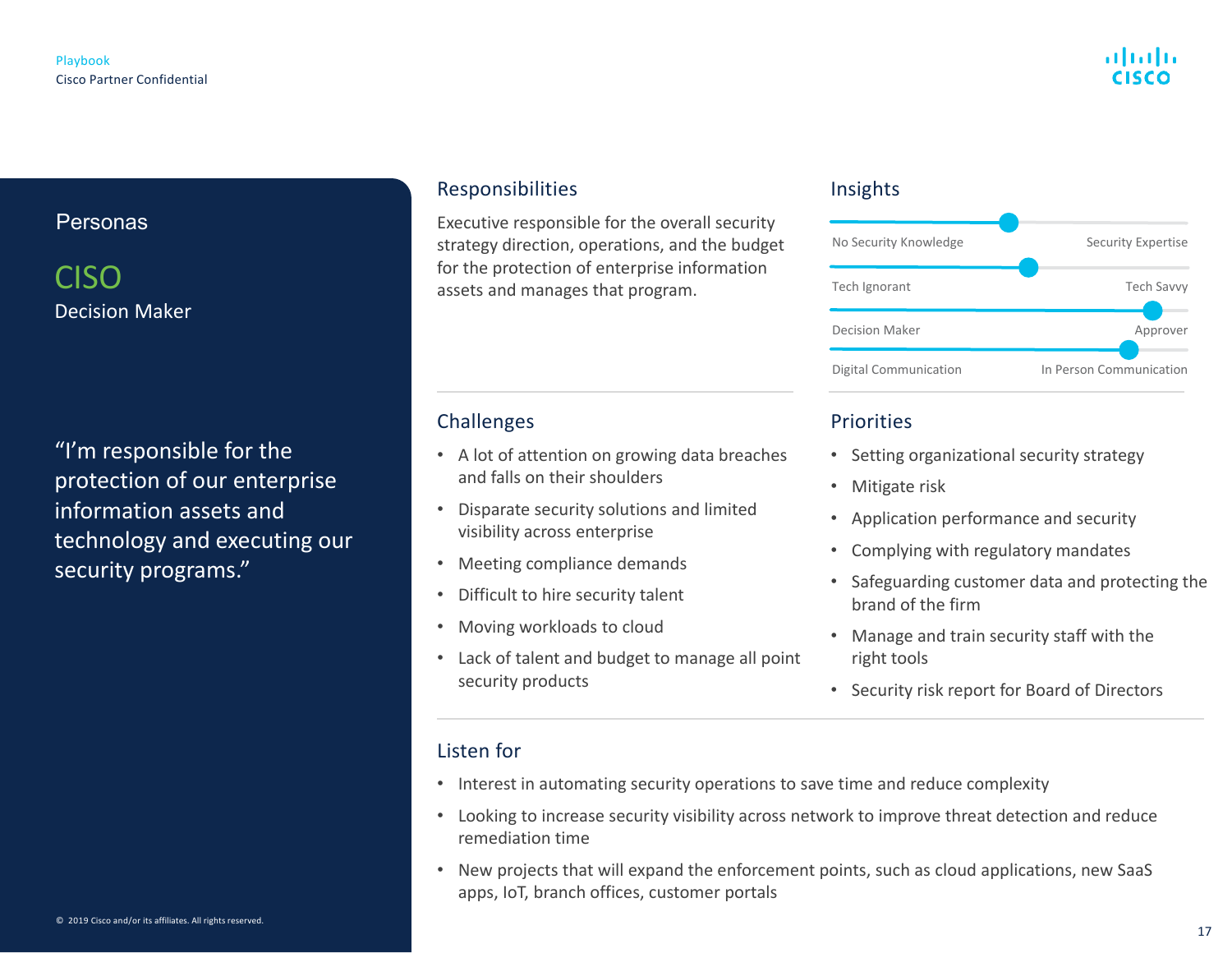## Personas

# Network Operations Administrator

Influencer

"I'm responsible for the day-today operations of our network and oversee security."

## Responsibilities

Manage IT infrastructure and provide technical input on future technology direction for the organization.

Security responsibilities may overlap with a System Administrators title, or Security Administrator.

## Challenges

- Interrupt relevant security alarms to uncover actional intelligence
- Cloud projects provisioned, and deployed within 24 hours and often launched without a security strategy
- Intrusion prevention is more difficult as cybercriminals use machine learning to exploit vulnerabilities
- Resource constrained, and lack of skilled security professionals

## Listen for

- Decentralized policy management with limited visibility to security across network
- Inability to share threat intelligence across enterprise
- Using multiple security vendors

### Insights



## Priorities

- Monitor security alarms and parse through logs and data to proactively manage threats
- Keeping data, apps, devices, and networks secure
- Ensuring the network is available, performant, reliable, secure, and compliant
- Contribute to the business cases for technology investments
- Upcoming merger activity
- Data center lease expiry
- Challenges managing heterogeneous network
- Projects that expand threat landscape such as deploying new applications, IoT and workloads into the cloud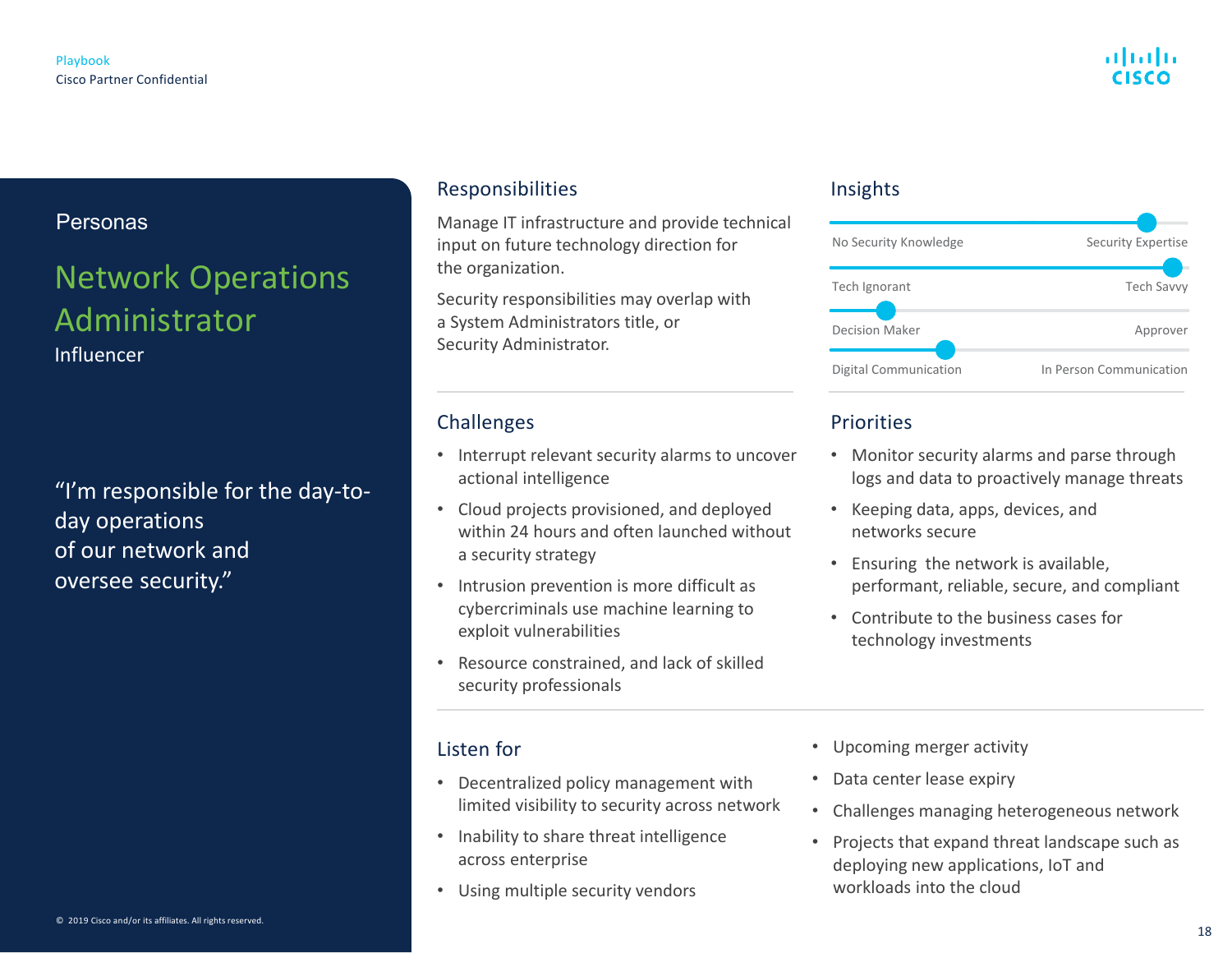## Personas

# Systems Administrator Influencer

"I manage our computing resources on-premise and cloud, which includes servers and desktops, and the services and application that run on them."

## Responsibilities

Installing OS and software updates, executing backup and recovery operations, managing authentication systems like Active Directory, and maintaining servers.

## Challenges

- Maintain consistent policy across network environments
- Staying on top of the latest promising technologies
- Difficulty managing complex network
- Evolving security and threat landscape
- Maintaining compliance with regulatory requirements across the enterprise
- Expanding Shadow IT usage

## Listen for

- Performance concerns with current firewall appliances
- Opportunities to show proof via case studies
- Any new projects that expand the enforcement point, such as new SaaS applications, cloud applications, branch office, remote employees, vendor portals, mobile devices, or IoT devices

### Insights



## Priorities

- Define security policy across devices
- Ensuring OS and software updates are current for all on-prem devices
- Firmware upgrades to all network devices
- Managing virtual machines in the data center and the cloud
- Capacity planning, hardware inventories, and software license tracking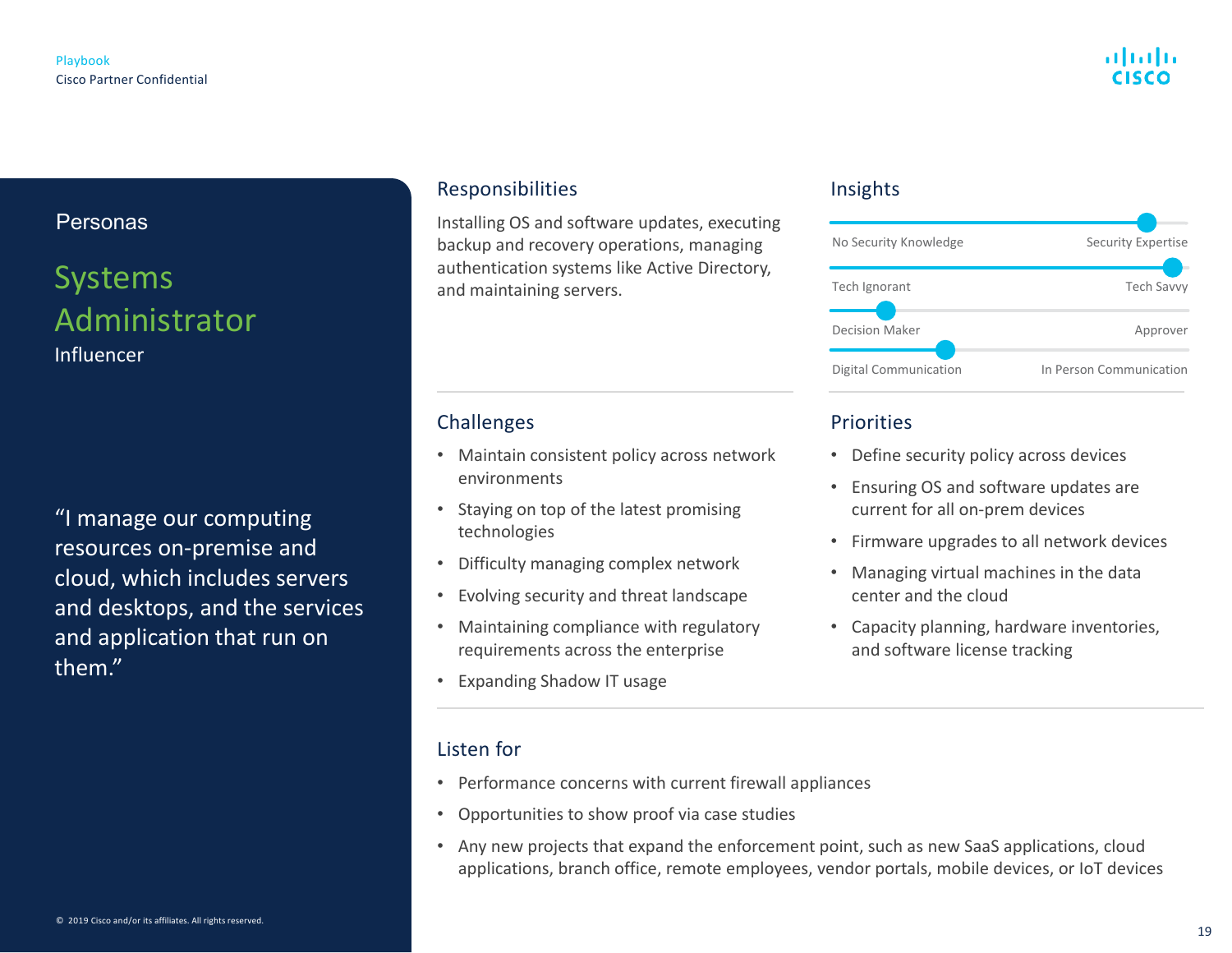<span id="page-19-0"></span>

| Palo Alto Networks Claim                                                                                                                           | <b>Cisco Response</b>                                                                                                                                                                                                                                                                                                               |
|----------------------------------------------------------------------------------------------------------------------------------------------------|-------------------------------------------------------------------------------------------------------------------------------------------------------------------------------------------------------------------------------------------------------------------------------------------------------------------------------------|
| Panorama Firewall Manager offers simpler<br>policy enforcement, streamlined<br>management and automation, and insights<br>to prevent cyber attacks | Panorama doesn't have automatic threat containment like FMC. Palo Alto doesn't allow custom<br>Application or IPS Signatures, or IPS Tuning, and Panorama lacks security analytics. Panorama may have a<br>great interface, but it's not set and forget.                                                                            |
| Cortex XDR enables automatic detection,<br>accelerated investigation, and quick<br>elimination of security threats                                 | Cortex XDR comes at an additional cost and cannot currently perform enforcement. CTR is threat<br>management portal that is included with Cisco firewalls for free.                                                                                                                                                                 |
| Highest NGFW on the Gartner Magic<br>Quadrant                                                                                                      | Palo Alto worked with Gartner to create the NGFW category, so their placement is largely the result of a<br>perception that they're the de facto standard. However, security is about much more than the NGFW. PAN<br>lacks tight integrations with other products, has poor threat efficacy, and a less deep portfolio than Cisco. |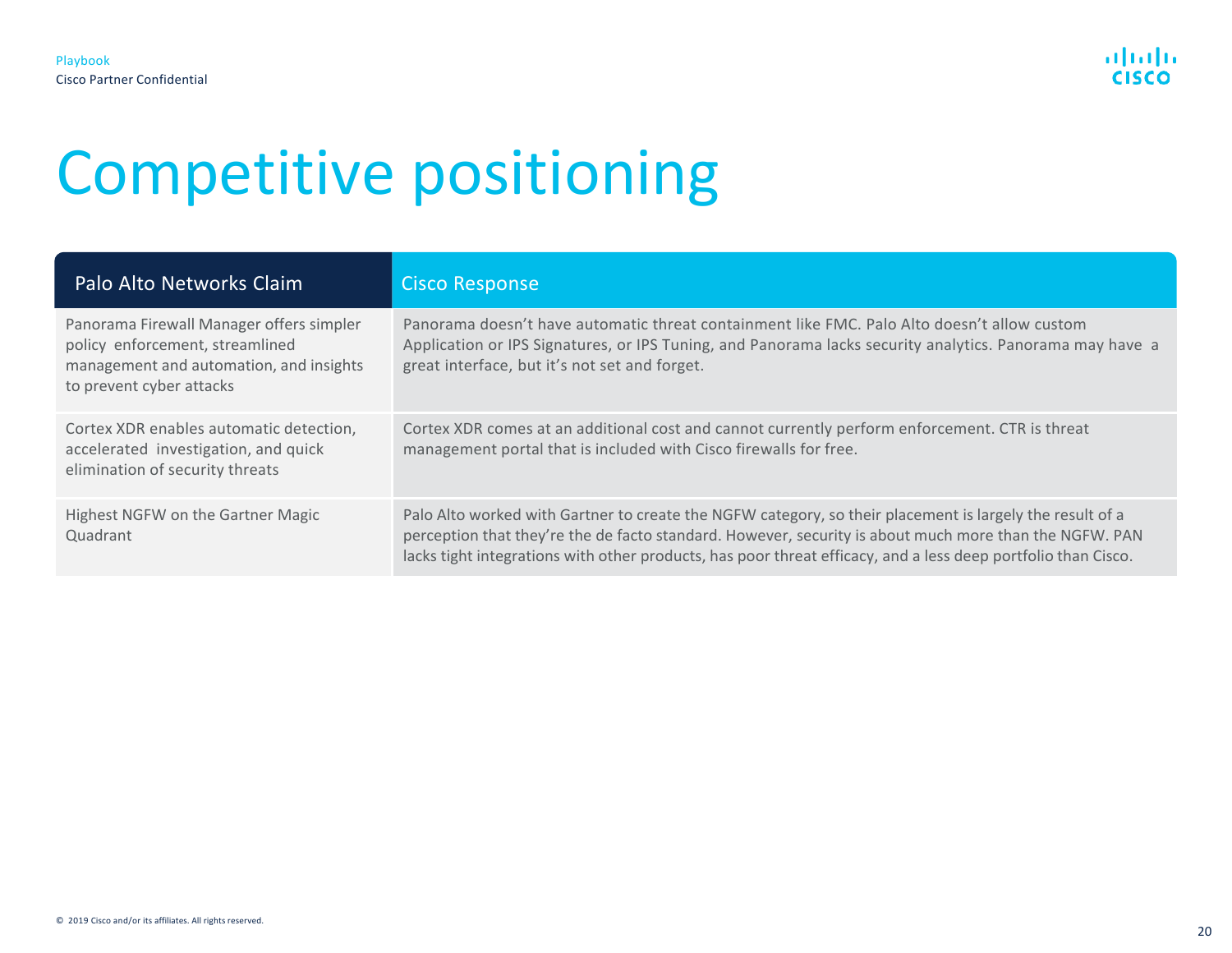| Palo Alto Networks Claim                                                                                                                     | <b>Cisco Response</b>                                                                                                                                                                                                                                                           |
|----------------------------------------------------------------------------------------------------------------------------------------------|---------------------------------------------------------------------------------------------------------------------------------------------------------------------------------------------------------------------------------------------------------------------------------|
| Cortex XDR is too new to adequately<br>compete with CTR and comes at an<br>additional cost                                                   | CTR has proven track record and comes included without additional fees.                                                                                                                                                                                                         |
| Security portfolio doesn't function as an<br>integrated architecture                                                                         | Cisco is ideal for businesses looking to consolidate their security architecture with a single vendor. Our<br>integrated portfolio not only delivers more comprehensive security, but operational efficiencies as well.                                                         |
| Is perceived as a leading security company<br>but has poor threat efficacy                                                                   | Cisco's threat efficacy is better than PAN's. Cisco founded the Cisco Security Technical Alliance with over 150<br>participatory organizations engaged in threat intelligence automation and sharing.                                                                           |
| Palo Alto Networks 'gives away' endpoint<br>protection, detection, and remediation tool,<br>which cannot compete effectively with<br>Cisco's | Lean on the AMP+CTR combination as the best-in class endpoint/ threat investigation combination.                                                                                                                                                                                |
| Over-pivots on threat prevention, when<br>detection and remediation are also critical                                                        | Our portfolio bundles threat detection, prevention and remediation together, helping customers not only<br>stop, but see and respond to threats. We also offer retrospection, which allows customers to perform more<br>effective analysis of past vulnerabilities and attacks. |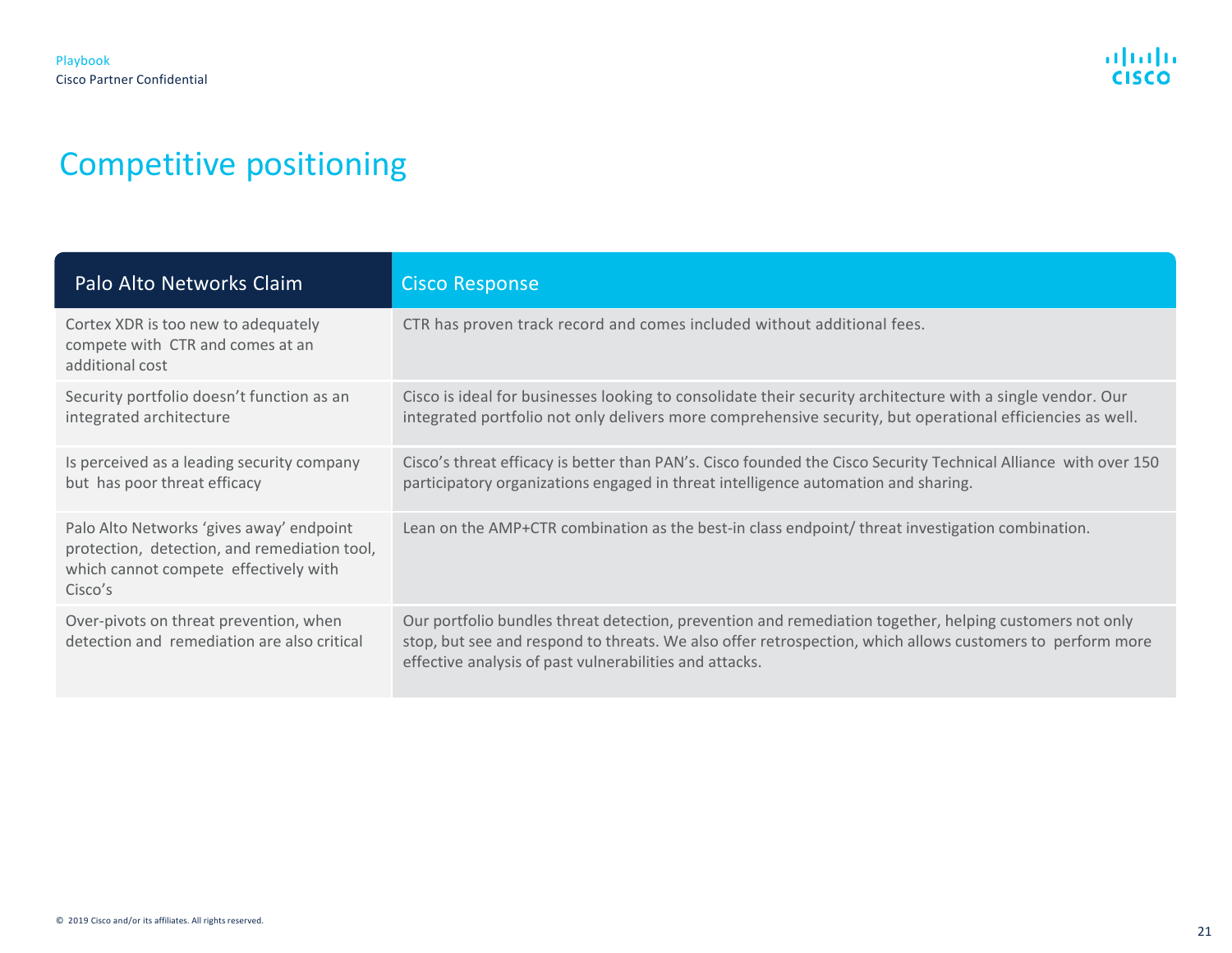| <b>Fortinet Claim</b>                                                                                                                          | <b>Cisco Response</b>                                                                                                                                                                                                                                                                                                    |
|------------------------------------------------------------------------------------------------------------------------------------------------|--------------------------------------------------------------------------------------------------------------------------------------------------------------------------------------------------------------------------------------------------------------------------------------------------------------------------|
| Price per protected megabit                                                                                                                    | Up-level to a broader conversation around the entire portfolio                                                                                                                                                                                                                                                           |
| Specialized dedicated 'in-box' processor<br>technology/ ASICS                                                                                  | Fortinet's performance advantage goes away as soon as advanced features such as IPS and anti-malware<br>are turned on.                                                                                                                                                                                                   |
| Reported high VPN throughput and<br>connectivity. Encrypt/Decrypt is offloaded to<br>ASIC <sub>s</sub> .                                       | VPN throughput measurements are made with all advanced features turned off. Once advanced features are<br>turned on, VPN throughput performance drops noticeably. Challenge Fortinet to provide list of FortiClient<br>customers that actually use their client VPN and ask for a total number of FortiClient customers. |
| FortiManager is feature rich with similar<br>performance and effectiveness compared to<br>FMC, but a more streamlined management<br>experience | Cisco has flexible management options with CDO and FMC. Greater integration with NGFW capabilities such<br>as CTR, ISE, and AMP4EP.                                                                                                                                                                                      |
| Fortinet Security Fabric does everything from<br>endpoints to<br>multi-cloud with automation, visibility, and<br>security.                     | Fortinet Security Fabric requires Fortinet Switches, which are not enterprise-grade. Most businesses choose<br>Cisco or Juniper switches and will not want to use FortiSwitches just for the security fabric.                                                                                                            |
| Ease of deployment in a distributed<br>environment                                                                                             | While Fortinet offers easier deployment of their NGFWs in distributed environments, SMB's need more than<br>just firewalls, they need a complete security architecture. New 1000 series Cisco appliances, when combined<br>with the rest of the portfolio, provide enterprise-grade security for companies of any size.  |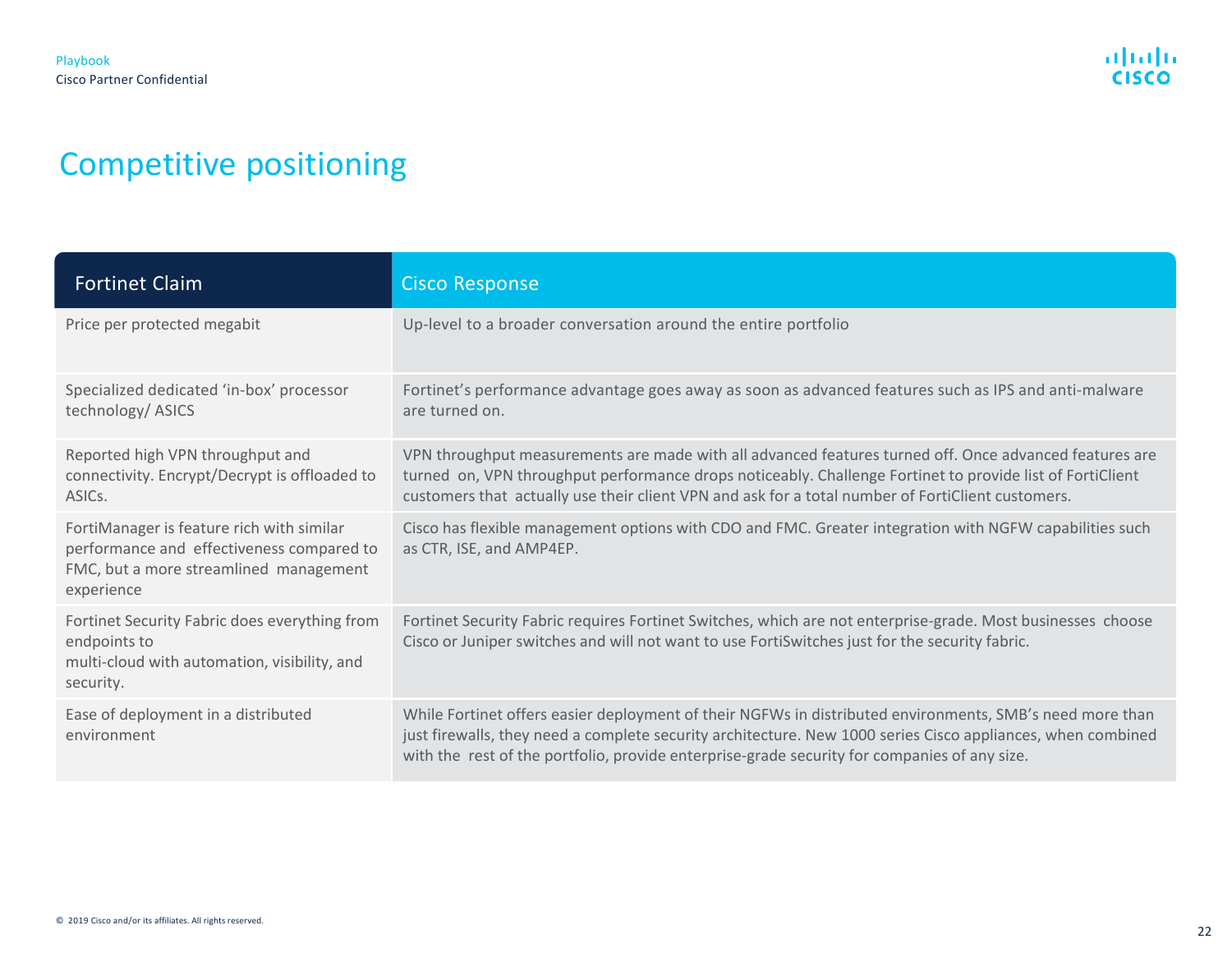| <b>Fortinet Claim</b>                                                                                                                             | <b>Cisco Response</b>                                                                                                                                                                                                                                                                                                                                                          |
|---------------------------------------------------------------------------------------------------------------------------------------------------|--------------------------------------------------------------------------------------------------------------------------------------------------------------------------------------------------------------------------------------------------------------------------------------------------------------------------------------------------------------------------------|
| Depth and breadth/integration of portfolio                                                                                                        | Cisco's integrated portfolio offers integration, threat efficacy, correlation of threat intelligence across<br>entire network nearly instantly after threats are detected. Fortinet's propriety IPS cannot compare to<br>industry-leading SNORT IPS- point out that the Fortinet IPS is not even on Gartner's MQ.                                                              |
| NGIPS capabilities and performance                                                                                                                | Fortinet lacks true next-generation IPS capabilities, which is why Fortinet is missing from Gartner's NGIPS<br>Magic Quadrant report. Cisco's SNORT NGIPS is an open source industry-leading solution powered by Talos<br>Threat Intelligence.                                                                                                                                 |
| FortiGuard Threat Intelligence                                                                                                                    | Talos Threat Intelligence is rated higher on proactive alerts, malware detection, intelligence reports, endpoint<br>intelligence, and security validation per G2. Talos has a global footprint, collects over a million malware<br>samples a day, and has extensive industry partnerships enabling the latest in threat intelligence, including<br>zero-day threat protection. |
| Can't perform threat impact analysis without<br>endpoint details, endpoint not designed to<br>integrate with security inputs (Source:<br>Gartner) | Cisco's NGFW appliances are deeply integrated with CTR, AMP4EP, and ISE, providing direct threat<br>containment at every level.                                                                                                                                                                                                                                                |
| Drill-in forensics per event require<br>FortiSandbox and FortiAnalyzer, which come<br>at an additional cost                                       | Context Explorer included in Cisco FMC with CTR and ThreatGrid included at no additional cost.                                                                                                                                                                                                                                                                                 |
| No network and endpoint awareness,<br>continuous analysis and retrospective<br>detection, or process/threat trajectory                            | Cisco AMP and CTR allow for retrospective detection with network and endpoint awareness.                                                                                                                                                                                                                                                                                       |
| Security Fabric doesn't sell well                                                                                                                 | Fortinet Security Fabric only shows real value when using Fortinet Switches. Most customers are not running<br>such appliances, nor do they want to. Customers gravitate towards appliance and software bundles.                                                                                                                                                               |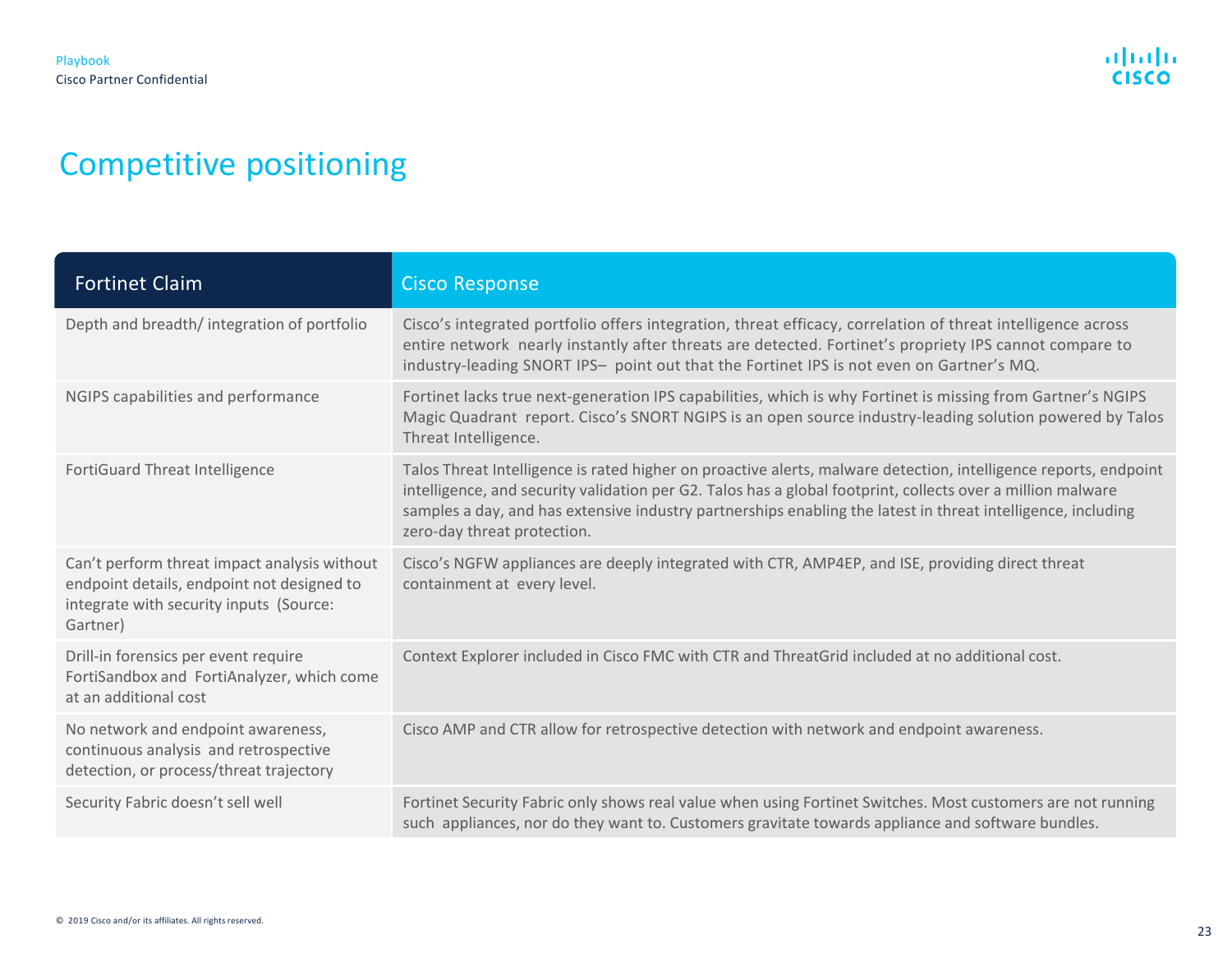| <b>CheckPoint Claim</b>                    | <b>Cisco Response</b>                                                                                                                                                                                                                                                                                                                                                                                     |
|--------------------------------------------|-----------------------------------------------------------------------------------------------------------------------------------------------------------------------------------------------------------------------------------------------------------------------------------------------------------------------------------------------------------------------------------------------------------|
| Faster and simpler deployment of firewalls | Cisco firewalls may take slightly longer to deploy, but the increased granularity of configuration provided<br>enables more effective network security.                                                                                                                                                                                                                                                   |
| <b>Check Point SandBlast</b>               | Remind the customer that Sandblast Sandbox has decent adoption, but that the endpoint and mobile<br>products are not widely deployed and ask them to consider why.                                                                                                                                                                                                                                        |
| Completeness of security vision            | Compared to Cisco, Check Point's solution is still a series of disparate point security products that cannot<br>match Cisco's level of cohesiveness and integration.                                                                                                                                                                                                                                      |
| Largest offering of security solutions     | As a traditional firewall company, many of their solutions are perimeter and prevention focused and are not<br>complete. Most organizations need to augment a Check Point solution with solutions from other vendors to<br>build an effective security strategy.                                                                                                                                          |
| Top-tier security management               | Remind the customer that Check Point has strong firewall management, but the management simplicity<br>stops there. From a holistic perspective, managing the entire Cisco security portfolio is simpler than the<br>Check Point alternative. You can also talk about flexibility enabled by having the choice to use multiple<br>management consoles and talk about integrations being added to CDO soon. |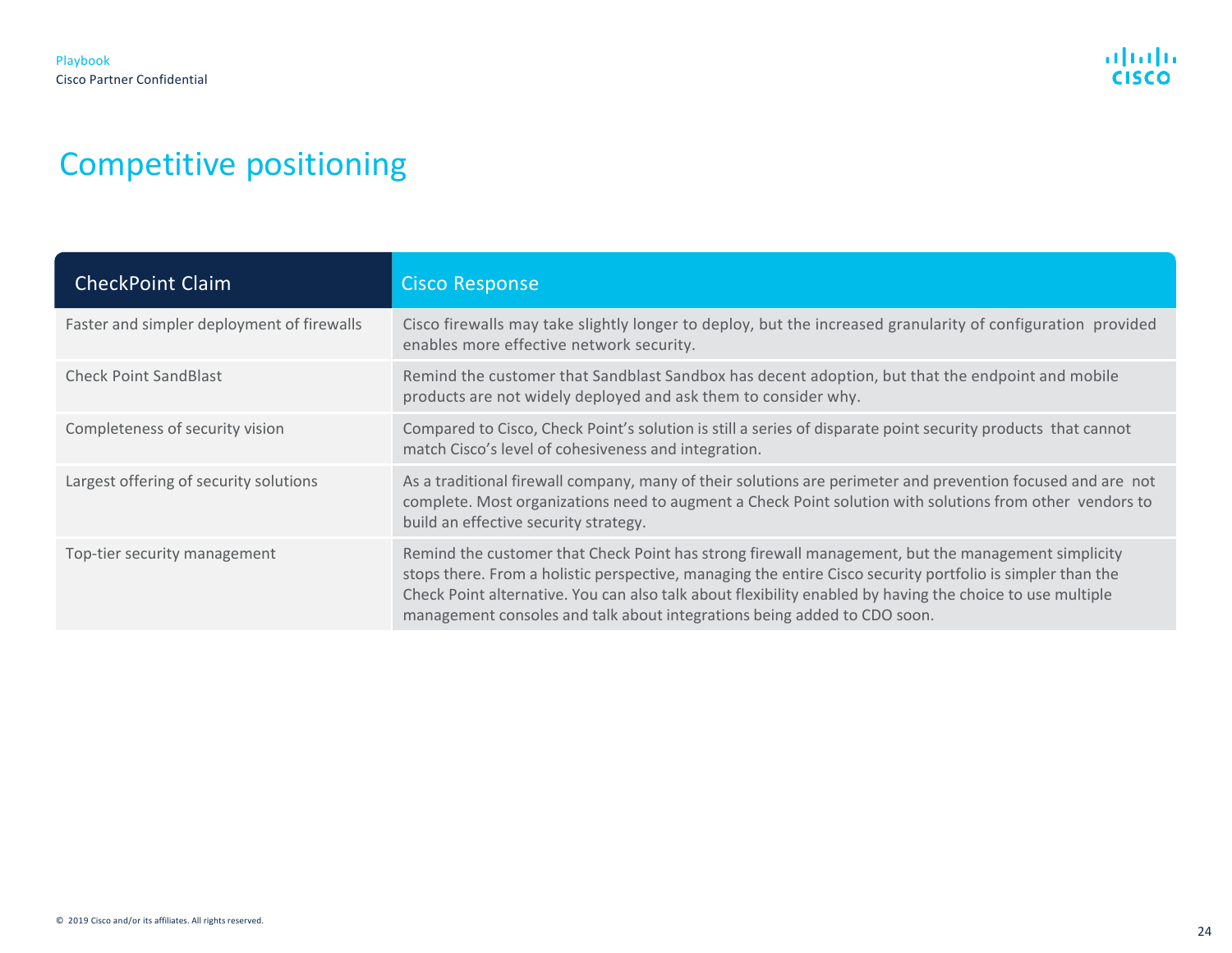| <b>CheckPoint Claim</b>                                                                                                                                                   | <b>Cisco Response</b>                                                                                                                                                                                                                                                                                                                            |
|---------------------------------------------------------------------------------------------------------------------------------------------------------------------------|--------------------------------------------------------------------------------------------------------------------------------------------------------------------------------------------------------------------------------------------------------------------------------------------------------------------------------------------------|
| Cost of license renewals goes up significantly<br>every year                                                                                                              | Lean on the customer's pain of perpetually increasing costs. IPS, anti-malware, and other advanced solutions<br>are sold in bundles, but then customers must re-subscribe to each one individually. Check Point customers<br>have been known to experience considerable sticker shock during renewal time due to substantial price<br>increases. |
| Cannot perform threat impact analysis or<br>prioritize investigations without endpoint<br>details. Endpoint is not integrated with threat<br>emulation or security inputs | IPS Impact flags allow customers to very quickly understand the potential implications of a threat and prioritize<br>accordingly.                                                                                                                                                                                                                |
| Doesn't provide active remediation on<br>Endpoint, client vulnerability management, or<br>incident control and response tools                                             | Full integration of endpoint security via AMP4EP into CTR. Endpoint detection informs CTR which updates across<br>Cisco security architecture. Strong integration with SIEM solutions including Splunk and IBM.                                                                                                                                  |
| NGFW price per performance is not<br>competitive                                                                                                                          | Cisco consistently out-performs Check Point during price/ performance comparisons.                                                                                                                                                                                                                                                               |
| Poor threat efficacy                                                                                                                                                      | Cisco firewalls offer industry-leading threat efficacy, allowing customers to defend against threats that would go<br>undetected by Check Point NFGW solutions.                                                                                                                                                                                  |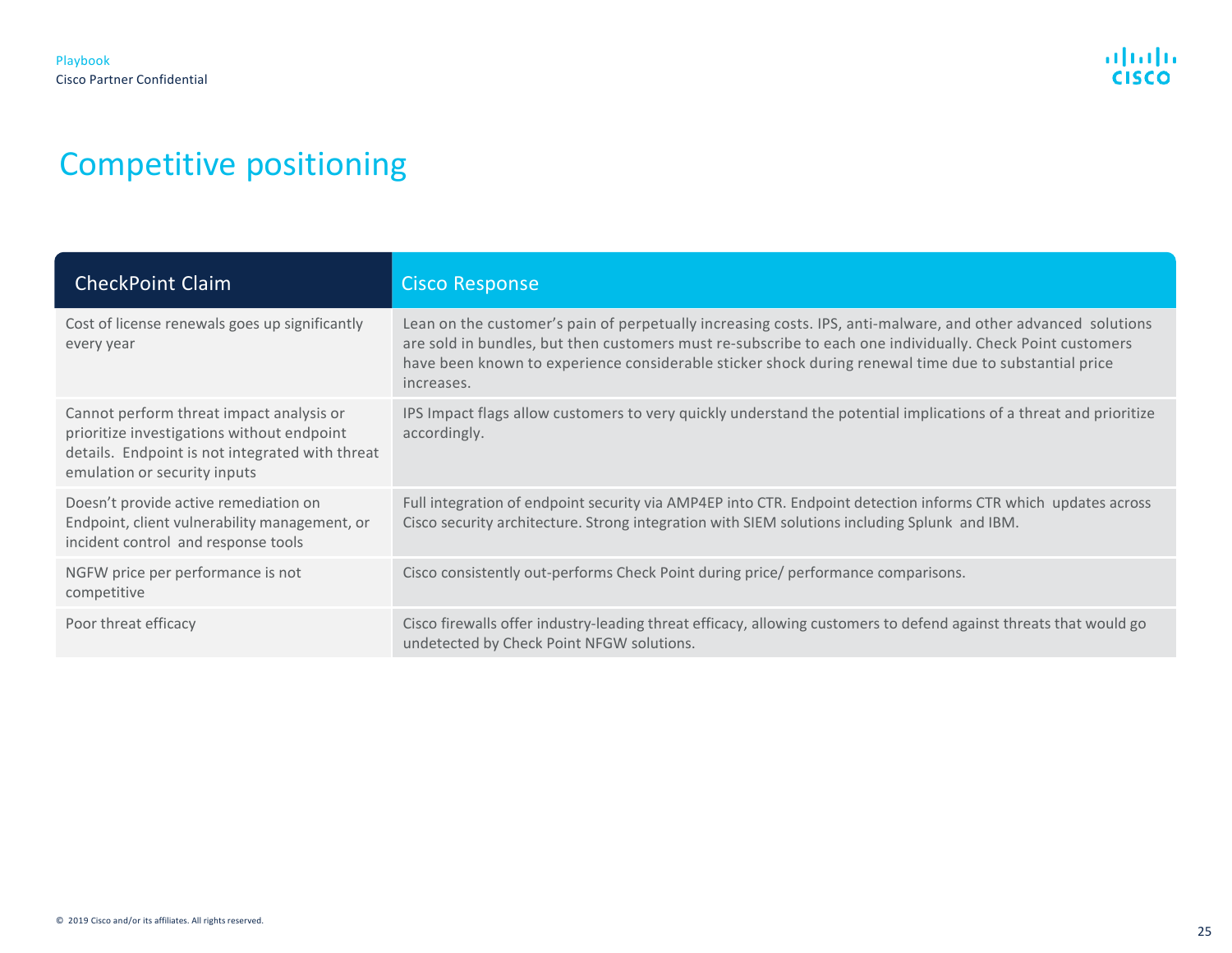# Objection handling

| Objection                                           | Response                                                                                                                                                                                                                                                                                                                                                                                                        |
|-----------------------------------------------------|-----------------------------------------------------------------------------------------------------------------------------------------------------------------------------------------------------------------------------------------------------------------------------------------------------------------------------------------------------------------------------------------------------------------|
| Everything is working fine.<br>Why should I change? | • A large part of operating successfully in the digital age is staying ahead of threats. With Talos you have<br>a security team of 600+ experts working day and night to ensure that your security posture is ready for<br>the most current threats today and tomorrow.                                                                                                                                         |
|                                                     | • Threats are becoming more sophisticated and more impactful with each passing year. You need a<br>portfolio of security appliances that are flexible and resilient to scale with your business, no matter<br>where your workers are deployed across the globe and in any environment, from cloud, hybrid cloud,<br>and on premises Cisco NGFW covers your assets.                                              |
|                                                     | • For existing Cisco security customers, upgrading your appliance today gives you a 3.5x performance<br>boost in NGFW throughput, up to 2x more connections per second, and up to 3x performance boost<br>for encrypted traffic compared to prior generation appliances. More importantly, you will be setting<br>the foundation for consistent visibility, policy harmonization, and improved threat response. |
|                                                     |                                                                                                                                                                                                                                                                                                                                                                                                                 |

| Objection                                                                 | Response                                                                                                                                                                                                                                                                                                                                                                                      |
|---------------------------------------------------------------------------|-----------------------------------------------------------------------------------------------------------------------------------------------------------------------------------------------------------------------------------------------------------------------------------------------------------------------------------------------------------------------------------------------|
| We're concerned about a lack of unified<br>firewall management solutions. | Customers have the flexibility to use a variety of Cisco management platforms like Cisco Firepower®<br>Management Center (FMC) and CDO. CDO currently works with Firepower and ASA appliances and Meraki, and<br>we're aggressively adding additional integrations with CDO. Eventually, you will be able to manage all your<br>Cisco security devices through one single interface with CDO. |

| Objection                                            | Response                                                                                                                                                                                                                                                                |
|------------------------------------------------------|-------------------------------------------------------------------------------------------------------------------------------------------------------------------------------------------------------------------------------------------------------------------------|
| Cisco has overly-complex management of<br>firewalls. | We want our customers to have the flexibility to choose the management that works for them, so we offer<br>FMC, FDM, and CDO. In the near future, we will continue to add new integrations with CDO, helping you<br>consolidate security management into one interface. |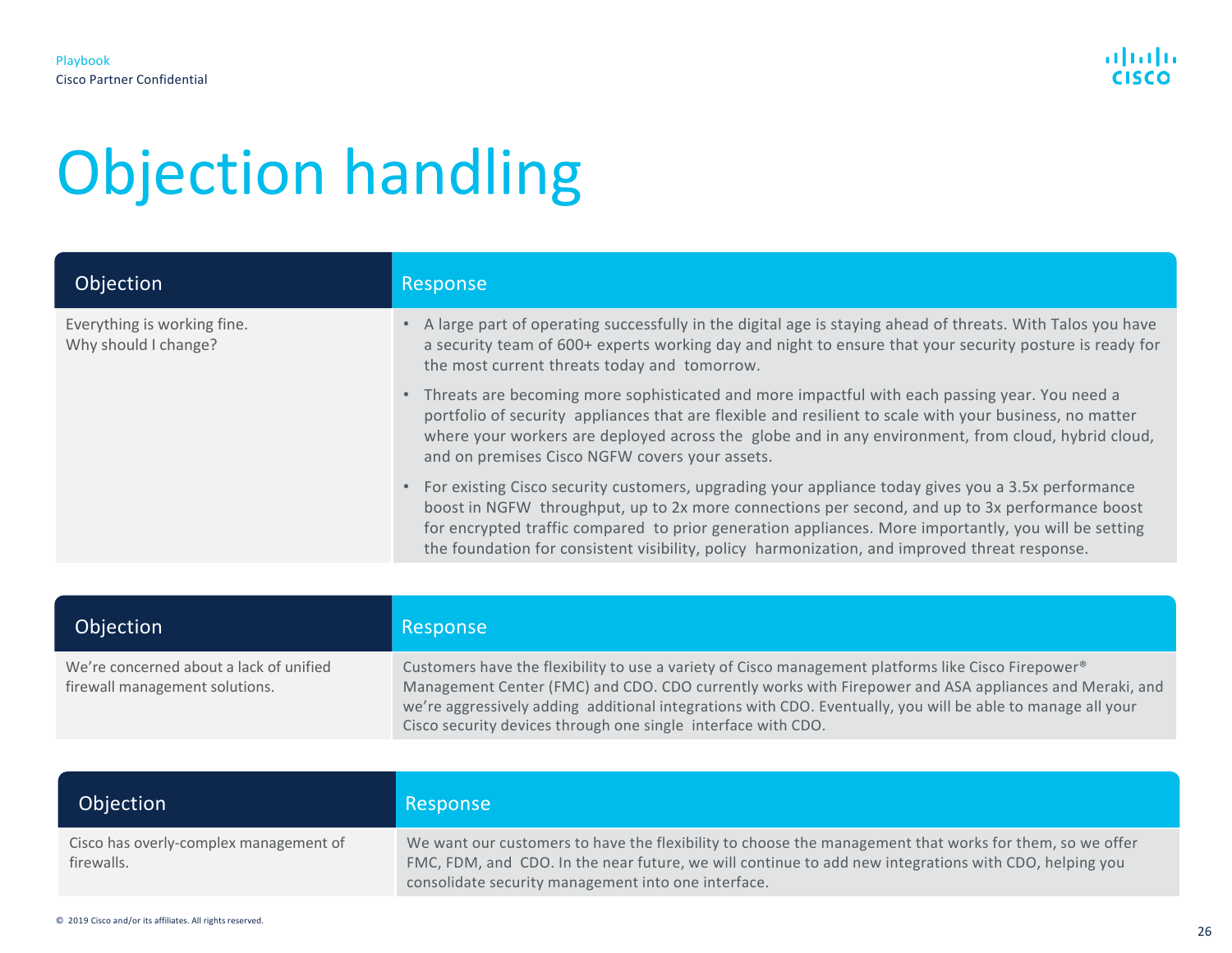# Objection handling

| Objection                                                        | Response                                                                                                                                                                                                                                                                                                                                                                                          |
|------------------------------------------------------------------|---------------------------------------------------------------------------------------------------------------------------------------------------------------------------------------------------------------------------------------------------------------------------------------------------------------------------------------------------------------------------------------------------|
| We lack in-house IT staff.<br>I need a simpler network solution. | Cisco Firepower enabled appliances can be centrally managed by Cisco Firepower Management Center<br>(FMC), which provides clear network visibility with policy automation that responds to the changing threat<br>landscape. This capability correlates detailed network and endpoint event information and provides further<br>visibility into malware infections.                               |
|                                                                  | CDO will simplify management across your entire security and network architecture. Multiple management<br>$\bullet$<br>consoles will not be necessary, therefore smaller teams can manage a global corporate network.                                                                                                                                                                             |
|                                                                  | If you need a simpler network solution, you need a simpler security solution. Cisco's integrated, end-to-end<br>security architecture reduces the complexity that comes with trying to stitch together bunch of point<br>security products. An integrated architecture provides operational efficiency built on automation and<br>orchestration, allowing for smaller teams to be more effective. |

| Objection                                                                             | Response                                                                                                                                                                                                                                                                                                                                                                                                                                                                                                                                                                                                                                                                                                                                                                                                                                        |
|---------------------------------------------------------------------------------------|-------------------------------------------------------------------------------------------------------------------------------------------------------------------------------------------------------------------------------------------------------------------------------------------------------------------------------------------------------------------------------------------------------------------------------------------------------------------------------------------------------------------------------------------------------------------------------------------------------------------------------------------------------------------------------------------------------------------------------------------------------------------------------------------------------------------------------------------------|
| We would prefer to go with a security vendor,<br>since Cisco is all about networking. | Cisco is the largest security vendor in the industry with a comprehensive portfolio of leading products and<br>solutions designed to help customers defend their networks, users, data and workloads from even the most<br>sophisticated threats. With Cisco you can also leverage your investment in infrastructure to turn your entire<br>network into an extension of your security architecture. When it comes to integrated network security, no<br>one can match our level of integration with every device on the network, including routers, switches,<br>gateways, SD-WAN solutions, intent-based routing, and more. We understand the intricacies of enterprise<br>networks, which makes us uniquely positioned to secure those networks. Pure play security vendors are not<br>able to deliver the same level of integration we can. |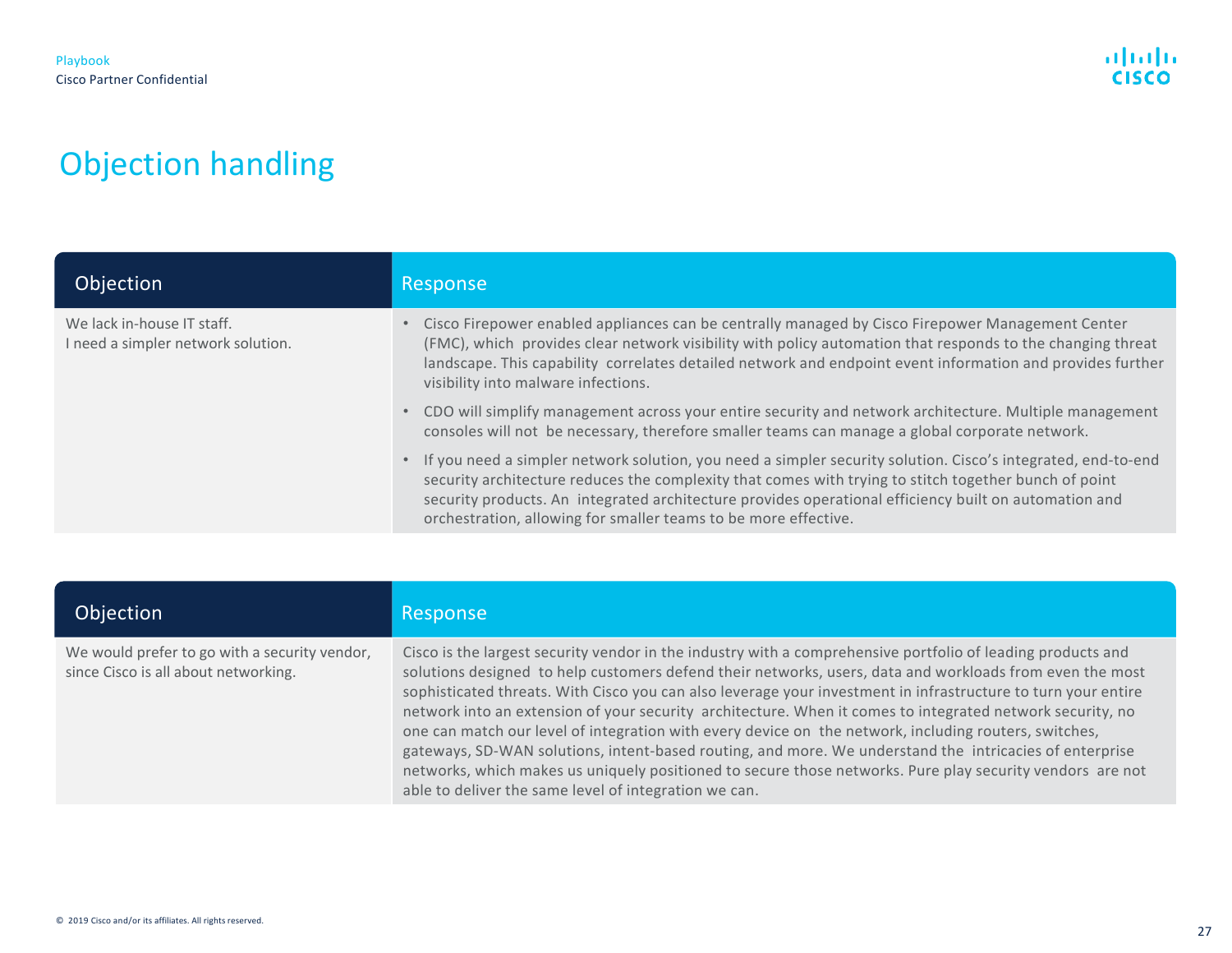# <span id="page-27-0"></span>Challenger Selling Model Cloud

#### Message target

CISO, Network Operations Administrator, and Security Operations Manager

#### Customer challenge summary

Migrating network resources to the cloud and extending policy to minimize risk exposure

#### Cisco solution summary

- Reduce complexity with unified management and automated threat correlation across tightly integrated security functions, including application firewalling, NGIPS, and AMP
- Gain more insight with Cisco Firepower® NGFW for visibility into your environment with next-gen IPS

- 1. Warm up: Cloud computing is being adopted at an unprecedented pace, and forecasts indicate that 41% [of all enterprise workloads](https://hostingtribunal.com/blog/cloud-adoption-statistics/) platforms by 2020. Adding to the complexity, Shadow IT is 30 to 40% of IT spending [in large enterprises. Securing the cloud is difficult without](https://www.cio.com/article/3188726/how-to-eliminate-enterprise-shadow-it.html)  comprehensive visibility, policy consistency, automation, and the ability to share threat intelligence.
- 2. Reframe: The security of the cloud is complex with sensitive data accessed through virtual machines and demands for regulatory compliance leading to more point security solutions. The [average enterprise has 75 security tools,](https://www.csoonline.com/article/3042601/defense-in-depth-stop-spending-start-consolidating.html) and 82% of companies want an integrated security [portfolio. Multiple point security solutions hinder visibility across the entire enterprise and is](https://www.cisco.com/c/en/us/products/security/portfolio.html) a burden on IT.
- 3. Rational drowning: Your IT is managing security with multiple vendors and configuring thousands of cloud resources individually. Complexity leads to misconfiguration that increases the risk for a security breach. Through 2025, at least [99% of cloud security failures,](https://www.gartner.com/smarterwithgartner/is-the-cloud-secure/) and 64% of organizations said that [human error was the main cause of misconfiguration](https://www.fugue.co/blog/the-human-factor-in-cloud-misconfiguration). Cybercrime damages are real and will cost the world [\\$6 trillion annually](https://cybersecurityventures.com/hackerpocalypse-cybercrime-report-2016/) by 2021.
- 4. Emotional impact: Cloud security misconfiguration opens the door for cybercriminals, who use scripted attacks to access sensitive data. Imagine the aftermath of a security breach if thousands of your customers' social security numbers are compromised.
- 5. A new way: Using an integrated security architecture, with a modern NGFW at its core, improves security posture in the cloud by reducing configuration errors with automation and visibility into duplicate and shadow policies. Advanced threat intelligence can evaluate and prioritize threats with detailed impact flags across the network using automation.
- 6. Your solution: Cisco Firepower® NGFW offer a new approach with an integrated architecture and advanced threat protections to minimize configuration errors.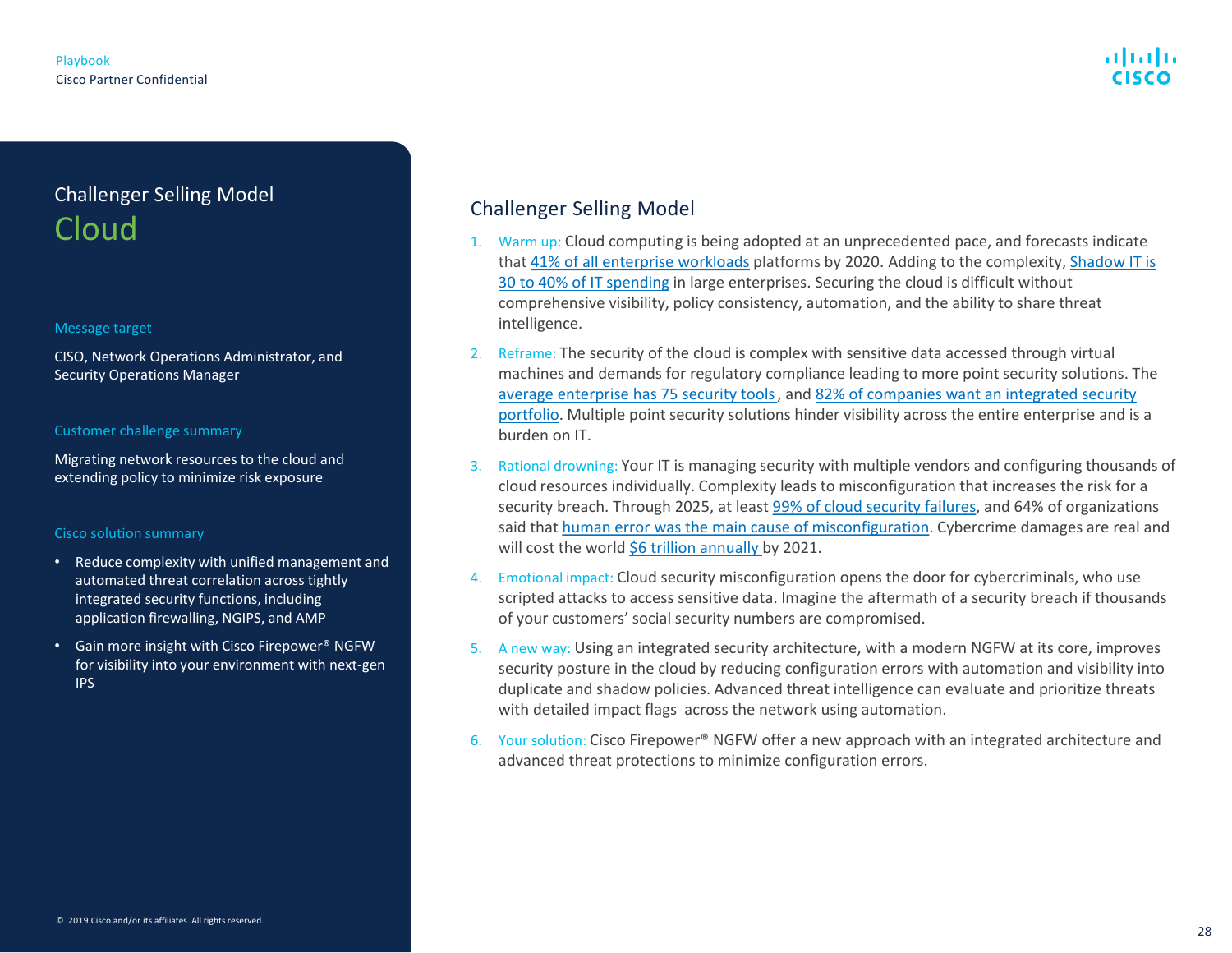# Challenger Selling Model Internet Edge

#### Message target

Network Operations Administrators, and System Administrators

#### Customer challenge summary

Protect your business against threats hidden in encrypted traffic while providing the performance and high availability that your end users and stakeholders expect.

#### Cisco solution summary

- Threat intelligence integrated across Cisco Firewall, AMP for network and AMP for Endpoint can block HTML type attacks
- The visibility of Firepower Management Center (FMC) blocks malware and encrypted traffic while delivering performance and high availability to meet demanding SLAs

- 1. Warm  $Up:$  The internet edge is the network infrastructure that provides connectivity to the Internet, and that acts as the access point for the enterprise to the rest of cyberspace. Protecting the internet edge against attacks hidden in encrypted traffic is more challenging. Plus encrypted traffic is rising fast. [94% of all Google web traffic is encrypted](https://www.cisco.com/c/dam/en/us/solutions/collateral/enterprise-networks/enterprise-network-security/nb-09-encrytd-traf-anlytcs-wp-cte-en.pdf). While encryption safeguards data, hackers are using encryption for their attacks, making it harder to find malicious threats.
- 2. Reframe: The internet edge plays a critical role in supporting the services and activities that are fundamental to the operation of the modern enterprise. As demands for your business grows, so does the capacity to scale, provide high performance to your end-users, and protect against threats. Detecting malicious network traffic hidden within encryption consumes a lot of firewall processing and can negatively impact the speed for everyday business requirements.
- 3. Rational drowning: Gartner believes that by 2020, more than organizations will fail to decrypt [HTTPS traffic efficiently, "missing most targeted web malware." A typical \\$3.86M, and malic](https://www.ctsinet.com/seeing-threats-hidden-in-encrypted-traffic/)ious or [criminal attacks initiate 48% of all breaches](https://www.webopedia.com/quick_ref/topleveldomains/facts-about-cybersecurity.html). According to NSS Labs, very few security devices can inspect encrypted data without severely impacting network performance. On average, the [performance hit for deep packet inspection is 60%.](https://barac.io/2019/01/04/the-decryption-problem/)
- 4. Emotional impact: Most organizations don't have a solution to detect malicious content in encrypted traffic, but let's say you do. The industry average detection time for a breach is 197 [days. In less than 30 days, a large-scale cyberattack can highjack banking data from 40 million](https://www.varonis.com/blog/data-breach-response-times/)  customers and personal data of another 70 million customers. In minutes, the data is resold on the black market and customer personal information, and bank accounts exposed.
- 5. A new way: World-class security controls detect and block more sophisticated threats. Granular application control can protect against malware and gain full contextual threat analysis, while hardware decrypt offload improves the performance of encrypted traffic in the data center. Integrated portfolios have threat intelligence that backs all network devices to keep your organization safer while delivering superior performance and high availability.
- 6. Your solution: Cisco Firepower® NGFW offers intelligent threat context, dynamic, flexible controls, multi-layered threat detection and mitigation with hardware decrypt offload to improves encrypted traffic performance and provide high availability.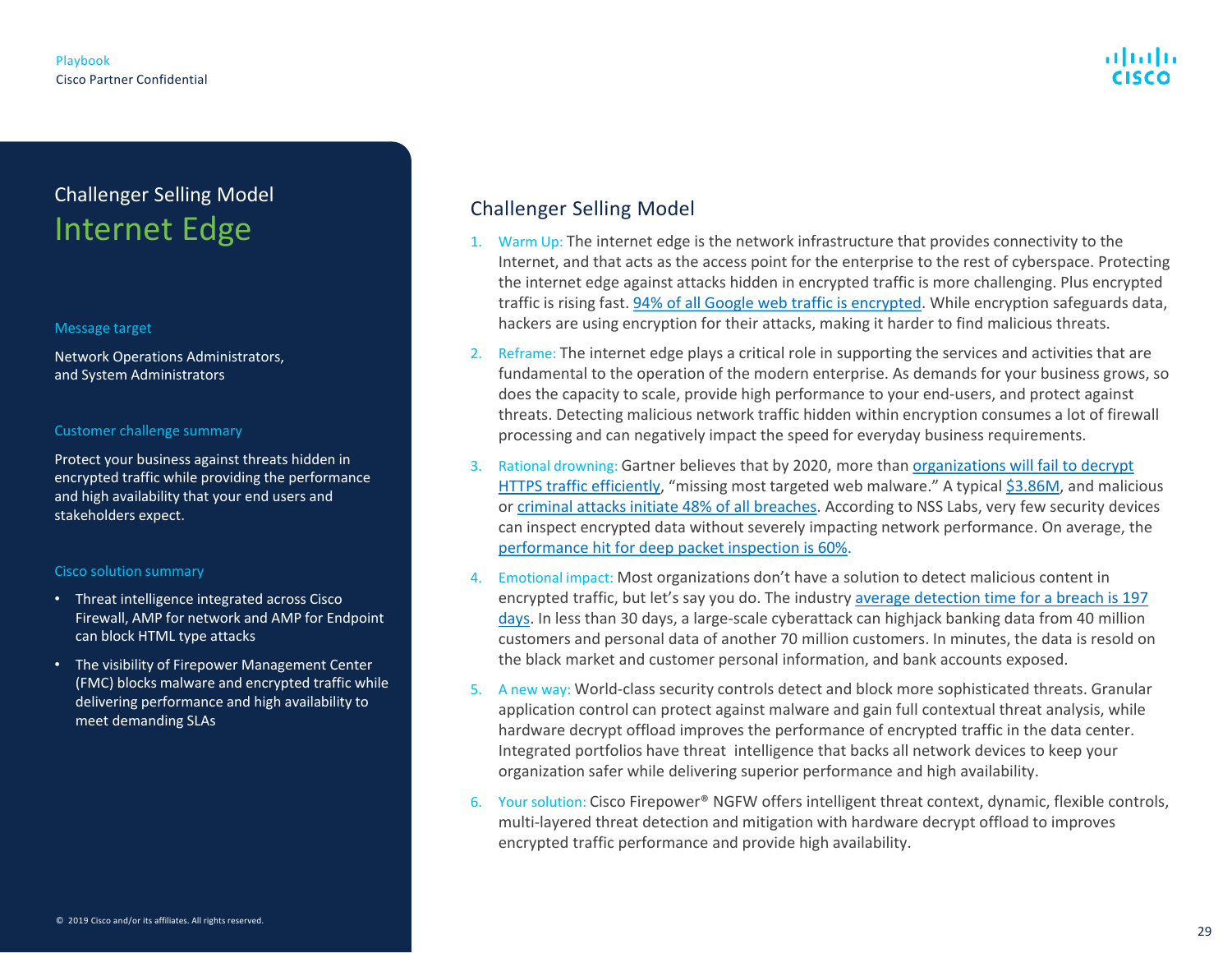# Challenger Selling Model Data Center

#### Message target

Network Operations Administrator, and System Administrators

#### Customer challenge summary

Logically group data center resources and apply security policies throughout to protect against malicious insider attacks

#### Cisco solution summary

- Microsegmentation with Cisco ACI
- Gain insights into and control over threats and vulnerabilities across cloud, network and endpoints
- Threat focused to provide granular application control to protect against malware
- Shrink time to detection and mediation

- 1. Warm Up: The data center houses your applications and most business-critical data. Organizations are using server virtualization to scale and leverage hardware resources. According to Cisco's [Global Cloud Index, 76% of the traffic is between VMs and applications, never leaving the dat](https://blogs.cisco.com/security/trends-in-data-center-security-part-1-traffic-trends)a center.
- 2. Reframe: Security teams focus on the "North-South" traffic that enters and exits the data center when the majority of the traffic is "East-West". The Verizon 2019 Data Breach Investigations [report](https://enterprise.verizon.com/resources/reports/2019-data-breach-investigations-report.pdf) says that 34% of all breaches in 2018 were caused by insiders. Accenture & Ponemon's 2019 Cost of Cybercrime [study](https://www.accenture.com/_acnmedia/PDF-96/Accenture-2019-Cost-of-Cybercrime-Study-Final.pdf) states the average cost of a malicious insider attack rose 15% from 2018 to 2019 and insider-related incidents can cost a company up to \$8.76 million a year.
- 3. Rational drowning: According to [Ponemon](https://153j3ttjub71nfe89mc7r5gb-wpengine.netdna-ssl.com/wp-content/uploads/2018/04/ObserveIT-Insider-Threat-Global-Report-FINAL.pdf), the average cost of an insider-related incident is around \$513,000. With so many devices accessing the data center, threats enter the organization via email, collaboration tools, and mobile devices spreading within a data center rapidly if the internal network is not protected. Threats can propagate the network, quickly and jeopardize business operations without complete network and end point visibility.
- 4. Emotional impact: Securing the perimeter does not protect against insider attacks. A new vendor portal was launched, facilitating self-service with access via mobile devices. Within months, a compromised mobile device introduced malware when accessing internal data leading to a cyberattack. Sensitive customer data was accessed. The firm lost their five top customers, and the executive team is launching costly campaigns to restore customer confidence.
- 5. A new way: Using a security solution that provides complete network visibility, IT can maintain consistent policies and stay ahead of threats with in-depth visibility to the endpoints. Comprehensive and unified management over firewalls, application control, intrusion prevention, inter-VM traffic, URL filtering, and advanced malware protection, ensures your internet edge is protected.
- 6. Your solution: Cisco Firepower® NGFW offer a broad portfolio to protect the data center with comprehensive visibility to see traffic between VMs, applications and physical servers, and detects attacks earlier and block threats faster.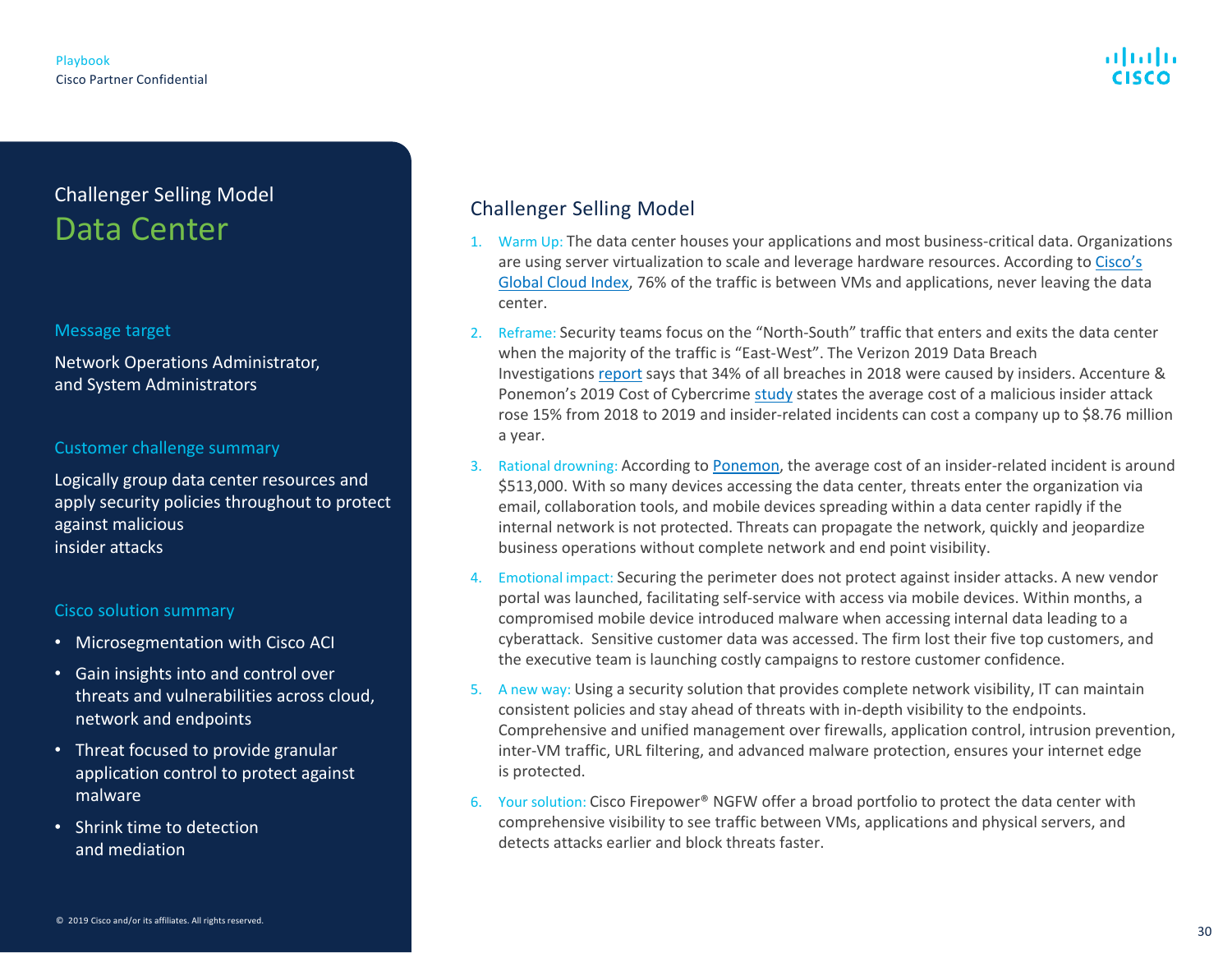# Challenger Selling Model Small Business/Branch

#### Message target

Network Operations Administrator, and System Administrators

#### Customer challenge summary

Protect their business with enterprise level security that is affordable

#### Cisco solution summary

- Simpler management experience
- Incident response provides faster time to protect and remediate attacks
- Gain insights into and control over threats and vulnerabilities across cloud, network and endpoints

- 1. Warm Up: Cybersecurity is not just a problem for larger organizations. Small business remains a target for a substantial number of malicious attacks. They are hit by 62% of all cyberattacks, [about 4,000 per day. So, when the network is down, your business is effectively down too.](https://www.cisco.com/c/en/us/solutions/small-business/security.html)
- 2. Reframe: Small businesses often do not invest in enterprise grade security since they don't have the IT resources to manage complex security solutions. Thus, threats hit a user's email inbox using spam and phishing or identify vulnerabilities on computers and run malicious code to exploit. Small businesses need to protect their business against these growing threats.
- 3. Rational drowning: Operations within a small business use multiple access points mobile devices, cloud applications, and contractors all accessing the network. These points of access increase the attack surface and put the business at risk for malicious activities. The average cyberattack cost to a small business is \$86,500.
- 4. Emotional impact: Imagine your manufacturing line processing your biggest order just as your fleet manager is redirected to a malicious web site. Within minutes your back-office application halts. IT scans the antivirus software, but it doesn't identify the threat delaying your largest customer order.
- 5. A new way: The best way to prevent a cyberattack is to ensure your business has the protection it needs to stay ahead of threats. With easy to use management software, you can protect against advanced threats with application visibility and control to detect and stop threats fast. Secure and protect your traffic against hidden threats, advanced malware protection, and URL filtering.
- 6. Your solution: Cisco Firepower® NGFW provides optimal price and performance with application visibility and control, advanced malware protection, and URL filtering. Built-in automation simplifies security management for small businesses and branch offices providing the best security, performance and price.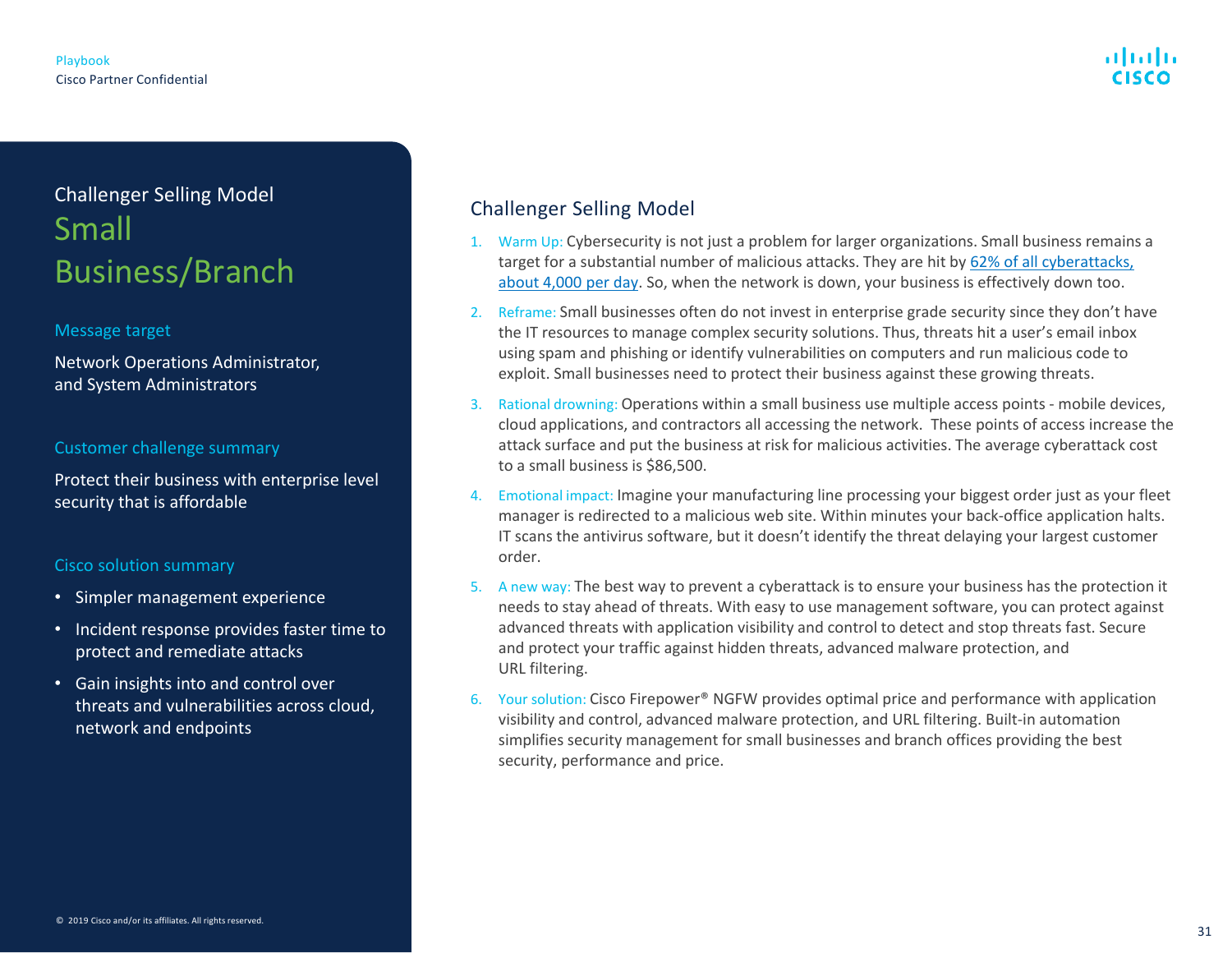# <span id="page-31-0"></span>How to Buy

[Cisco Commerce](https://cloudsso.cisco.com/as/authorization.oauth2?response_type=code&client_id=wam_prod_ac&redirect_uri=https%3A%2F%2Fapps.cisco.com%2Fpa%2Foidc%2Fcb&state=eyJ6aXAiOiJERUYiLCJhbGciOiJkaXIiLCJlbmMiOiJBMTI4Q0JDLUhTMjU2Iiwia2lkIjoiY2ciLCJzdWZmaXgiOiJMREV0eUsuMTU3MDgxNjY5NCJ9..FSqUsX0aaYbVQEMvo_ZyyA.Ox36UqxybXRMnbv6nIRpn0ayrzVHZiE2YqtQECxQG-v6P8cvxvbk_vb2V7N9k_yQuziDPgPv7cfVHGVtPmfEBLcPa7vFPWRegDKxBCLd7R68k8MooO18Z4r3xq59NAHA.PmfVZgwImCF_KNeeCYNKRA&nonce=k3KwWVL9Ky-Qf7j6AZtbQO64HggGl8yicKtPa9o1TcY&acr_values=stdnomfa&scope=openid%20profile%20address%20email%20phone&vnd_pi_requested_resource=https%3A%2F%2Fapps.cisco.com%2FCommerce%2Fhome%3Fdtid%3Dosscdc000283&vnd_pi_application_name=CAEAXprod-ccw.cloudapps) is the primary tool used for registering opportunities and ordering Cisco products and services on the Cisco Price List. Three main steps are involved in creating an order:

- 1. Creating a quick quote
- 2. Converting a quote to an order
- 3. Submitting an order

#### Steps to get started:

- 1. Identify your customer's installation base [\(ASA installation base](https://cloudsso.cisco.com/as/authorization.oauth2?response_type=code&client_id=wam_prod_ac&redirect_uri=https%3A%2F%2Fpiblm.cloudapps.cisco.com%2Fpa%2Foidc%2Fcb&state=eyJ6aXAiOiJERUYiLCJhbGciOiJkaXIiLCJlbmMiOiJBMTI4Q0JDLUhTMjU2Iiwia2lkIjoiZTQiLCJzdWZmaXgiOiJhWEd4alguMTU3MTg3MzUxMSJ9..GSI2tdkat94gGRDXdEcD7w.oxtncwnY5V1pxHNUfdwcHzoHlxldsGzrYGPJ74TH3gdlE7KUXEFz49VOVWN6UAjByaQci2O-RQPjhgGcfPk6OGKgTS6Y_wxi8GfIZxryrZ0qYIu9iLsE0E-WByQ1xcVq.Honf451JLzIe6D_OFHpBsQ&nonce=LPamTzLlBtlDyEfpXqI8fpnoKXAyAXWEnSlIlQd6pu4&acr_values=stdnomfa&scope=openid%20profile%20address%20email%20phone&vnd_pi_requested_resource=https%3A%2F%2Fpiblm.cloudapps.cisco.com%2Fpiblm%2Fr.action%3Fk%3Dmplxbd&vnd_pi_application_name=CAEAXprod-piblm.cloudapps))
- 2. Identify key objectives, strategy, and needs
- 3. [Apply that to the ASA Migration](https://cloudsso.cisco.com/idp/startSSO.ping?PartnerSpId=zift_cisco_prod#next-generation-threats) **Template**
- 4. Take advantage of discounts
- 5. [Register opportunities in Cisco](https://cloudsso.cisco.com/as/authorization.oauth2?response_type=code&client_id=wam_prod_ac&redirect_uri=https%3A%2F%2Fapps.cisco.com%2Fpa%2Foidc%2Fcb&state=eyJ6aXAiOiJERUYiLCJhbGciOiJkaXIiLCJlbmMiOiJBMTI4Q0JDLUhTMjU2Iiwia2lkIjoiZTQiLCJzdWZmaXgiOiJoRng3dEIuMTU3MTg3MzU5MiJ9..hd8zealxYLtzmpr4Plvp1Q.2uwni-ojlfIE4qdVNUX7O-fU7QFWuGO94XokigqQPUYh9loJrWxDSdT3qIlKx74_tIRj5Ng6eiTnFJufk7dl5UNrNPgIRNvHWYpxGVP5lLI.FxFaEJ5MpVAX_kG8hFeycw&nonce=OJwX7ExEORGfeWsp0uicXA4WhSg-1mhLhHY7cQaLHoQ&acr_values=stdnomfa&scope=openid%20profile%20address%20email%20phone&vnd_pi_requested_resource=https%3A%2F%2Fapps.cisco.com%2FCommerce%2Fhome&vnd_pi_application_name=CAEAXprod-ccw.cloudapps) **Commerce**
- 6. See step-by-step instructions for the [Security Competitive Refresh Registration](https://cloudsso.cisco.com/as/authorization.oauth2?response_type=code&client_id=wam_prod_ac&redirect_uri=https%3A%2F%2Fwww.cisco.com%2Fpa%2Foidc%2Fcb&state=eyJ6aXAiOiJERUYiLCJhbGciOiJkaXIiLCJlbmMiOiJBMTI4Q0JDLUhTMjU2Iiwia2lkIjoiZTQiLCJzdWZmaXgiOiJWaVVZV08uMTU3MTg3MzY0MiJ9..KGbJrZ_u5Esx1wYtiIe8Kg.es7usAIl1m0Znjj12GFl38BtNWJdtU74rYFYa7IkQBioGxBiB_7GlS0q1j7tp-Mtj4DIYmbiQAI_A4SdT4t-BvkQUAx0Ingsv0xamwnGWMApy7olJvl8wLfSIESbMXaUmo7EeBTjCfJZaO-VljouiWD2x_Bs1LSMVyj0FOHcL6d5IHFra32OlfidaqnHj4uj6Wxh7rONEVjvkNlx2_xe2A.DnFdWEnCqcHkkXqaQXqggA&nonce=Nzq7QE7mgrCu_jJAbsWDuUBobzoluTw6TIWT3CIA7XE&acr_values=stdnomfa&scope=openid%20profile%20address%20email%20phone&vnd_pi_requested_resource=https%3A%2F%2Fwww.cisco.com%2Fc%2Flogin%2Findex.html%3Freferer%3D%2Fc%2Fdam%2Fen_us%2Fpartners%2Fdownloads%2Fpartner%2FWWChannels%2Fpromotions%2Fdownload%2Fsecurity-migration-registration.pdf&vnd_pi_application_name=CDCprod-www) Process
- 7. Eligible products will receive those discounts
- 8. After an opportunity has been approved, you may offer your quote to a customer

#### Cisco Commerce

Partners can order Cisco products easily using Cisco Commerce using a few easy steps.

1. Select the primary bundle part numbers and software image

- 2. Choose Subscriptions
	- Type and Term (1, 3, or 5 years)
- 3. Select Base Software License for each security module
- 4. Save and exit

#### Smart Licensing

Smart Licensing is Cisco's new licensing system. It enables customers to easily move licenses themselves between similar systems in their organization, overcoming limitations associated with previous device-locked Product Authorization Key (PAK)-based licenses. Become familiar with the new [Smart Software Licensing](https://www.cisco.com/c/en/us/products/software/smart-accounts/software-licensing.html) portion of the ordering process.

#### Enterprise Agreements

The Cisco Enterprise Agreement is a 3- or 5 year agreement that provides enterprisewide coverage of software enrollments for an easier software management experience than alternative buying programs.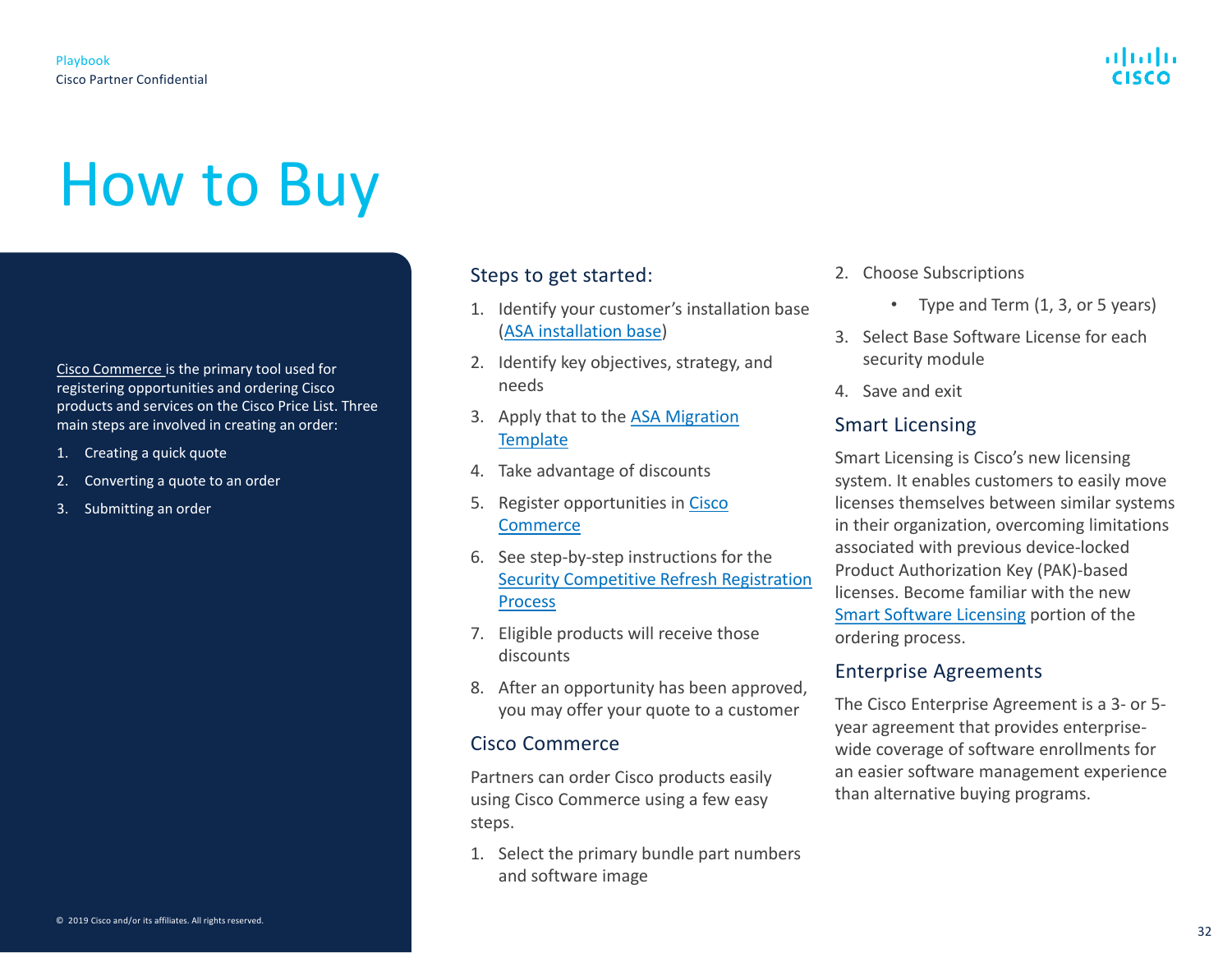# Resources

### Partner Specific Resources

For more guidance on how to position and sell Cisco NGFW, check out the following Partner resources on SalesConnect.

- Partner call script: This call script will help you describe the value of Cisco NGFW and walk through typical customer scenarios that could lead to opportunities.
- Partner Sales Sheet: This will help sellers pitch the Cisco NGFW value proposition to customers and prospects and walk them through the sales process and Cisco NGFW offerings
- Co-branded Partner sales kits
	- Business Development Manger deck
	- Technical Development Manger

#### Additional Resources

You can learn more about the Cisco NGFW portfolio by accessing additional resources on Cisco SalesConnect. There you will find:

- Battlecards: Walk through competing with Fortinet, Palo Alto, and Check Point
- Sales Briefs: Provide extensive information on selling our portfolio successfully
- Spec Sheets: Cisco NGFW hardware infused with differentiation messaging
- Interactive eBook: Explore each use case in our [interactive eBook t](https://www.cisco.com/c/m/en_us/products/security/firewalls/ngfw-ebook.html?ccid=cc000155&dtid=odicdc000016&oid=ebksc013707)hat is publicly available
- Additional public-facing assets are available, including pitch decks, productat-a-glance documents, solution overviews, and more

## Cisco SalesConnect

Learn more about the Cisco NGFW security portfolio by visiting the NGFW page on Cisco [SalesConnect.](https://cloudsso.cisco.com/as/authorization.oauth2?response_type=code&client_id=wam_prod_ac&redirect_uri=https%3A%2F%2Fsalesconnect.cisco.com%2Fpa%2Foidc%2Fcb&state=eyJ6aXAiOiJERUYiLCJhbGciOiJkaXIiLCJlbmMiOiJBMTI4Q0JDLUhTMjU2Iiwia2lkIjoiY2ciLCJzdWZmaXgiOiJPb2ZmNEsuMTU3MDgxNzkzOCJ9..jpqyfG5rRAagAsvkb0QTvw.vCSlFWRhSqBUyG9-YFRFHlmAnyBViY0_QvQbUI3692p7zC-D3jCFn_nJLX5Xjy9MQ_2WkpeIa84DAzaquoaUBHe_HXBT0AL7to-YCwqT_Qz0xFsJ8ZBdCFwcb0SqHlemn5_e822_rfs0Ggl3NG7lUQ.z90z9aSL3COcec7KbRH0mw&nonce=BF-mCk-_qhrIjjeEuj2izpltSDDkBEBQi0fVFeCZwi8&acr_values=stdnomfa&scope=openid%20profile%20address%20email%20phone&vnd_pi_requested_resource=https%3A%2F%2Fsalesconnect.cisco.com%2Fc%2Flogin%2Findex.html%3Freferer%3D%2Fc%2Fr%2Fsalesconnect%2Findex.html&vnd_pi_application_name=CDCprod-www-realm)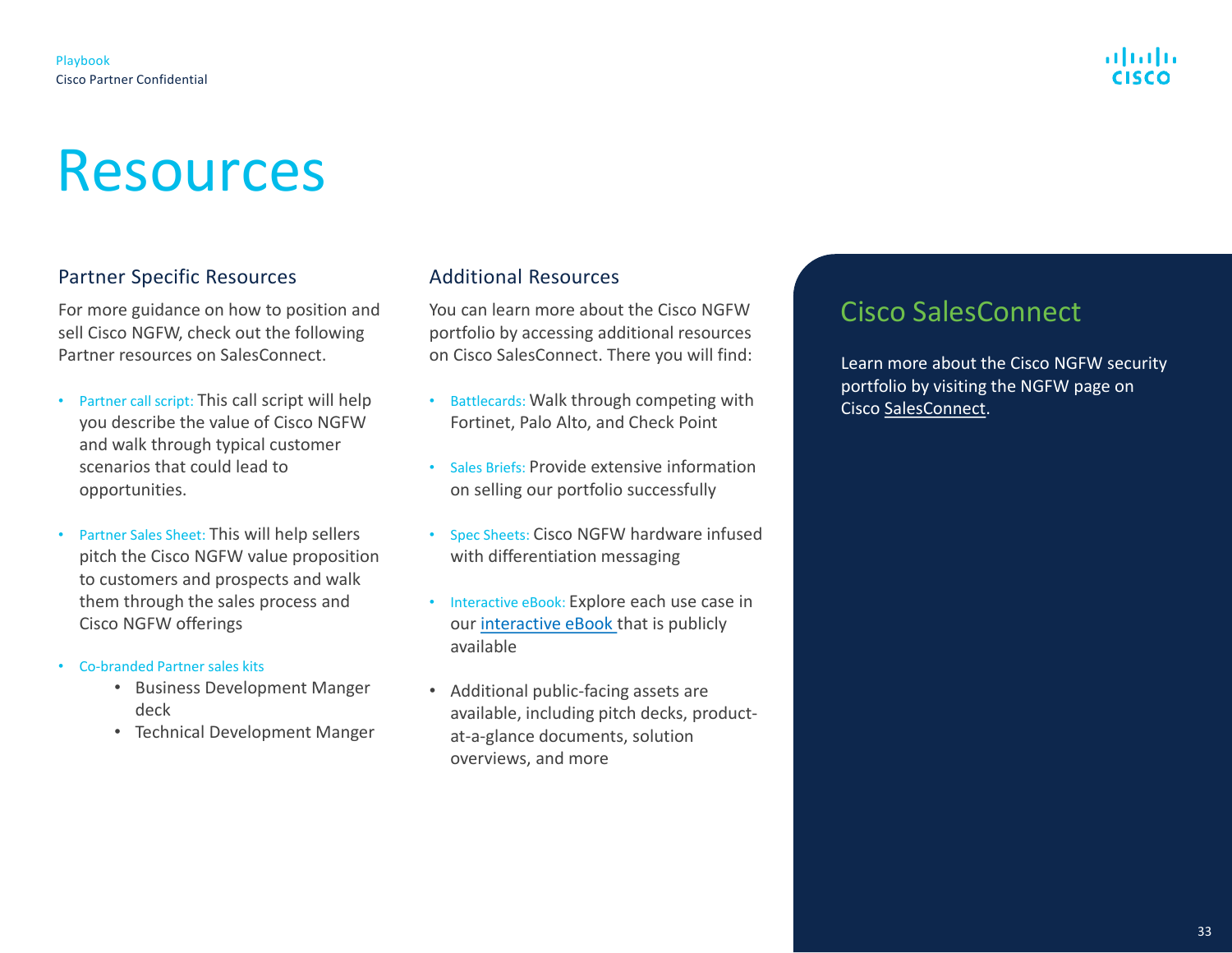

<span id="page-33-0"></span>

# Customer Success

"Security is no longer a second consideration for us… it's an assumed part of everything we do, This ELA is an integrated set of tools that allows my existing team to meet our larger mission: transformed digital learning."

Drew Lane Executive Director of ICT Shawnee Mission School District

## Challenges

- Securely implement digital initiative to provide mobile devices for students and teachers
- Fragmented infrastructure hindered progress and posed a security risk

## **Solutions**

- Cisco Firepower 9300 Security Appliance
- Cisco Collaboration Enterprise License Agreement

## **Results**

- Decreased the number of malware incidents from three per day to one per month
- Improved productivity and collaboration among students and teachers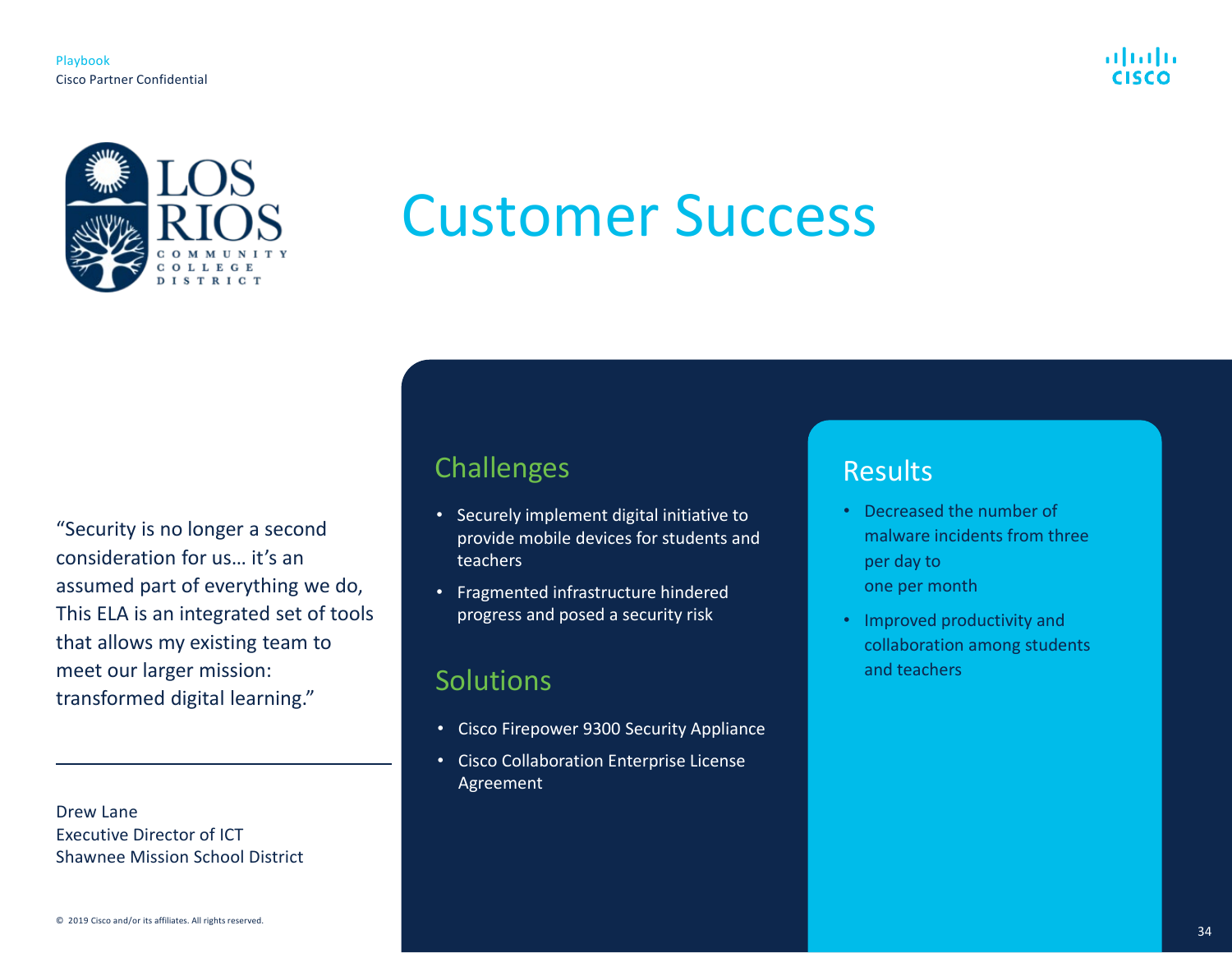



# Customer Success

"We can write sets of rules that apply across the entire network, rather than focusing on individual devices, saving us an enormous amount of time. It gives us peace of mind knowing that we're stopping a lot of that stuff that we believe used to come through our environment."

Wes Dawes Senior Network Administrator SugarCreek

# **Challenges**

- Using Cisco ASA 5545, a legacy security system
- Manufacturing techniques changing and their network is being accessed by more vendors increasing their security risk

## **Solutions**

- 18 Cisco Firepower 2110 NGFW (HA pairs) with Firepower Threat Defense
- AMP for Endpoints
- AnyConnect VPN

## Results

- Security definitions are automatically updated and pushed out through AMP for network and endpoints protecting against new vendors coming online
- Visibility across the network to monitor and pool all threat intelligence in one place to isolate threats before they become widespread